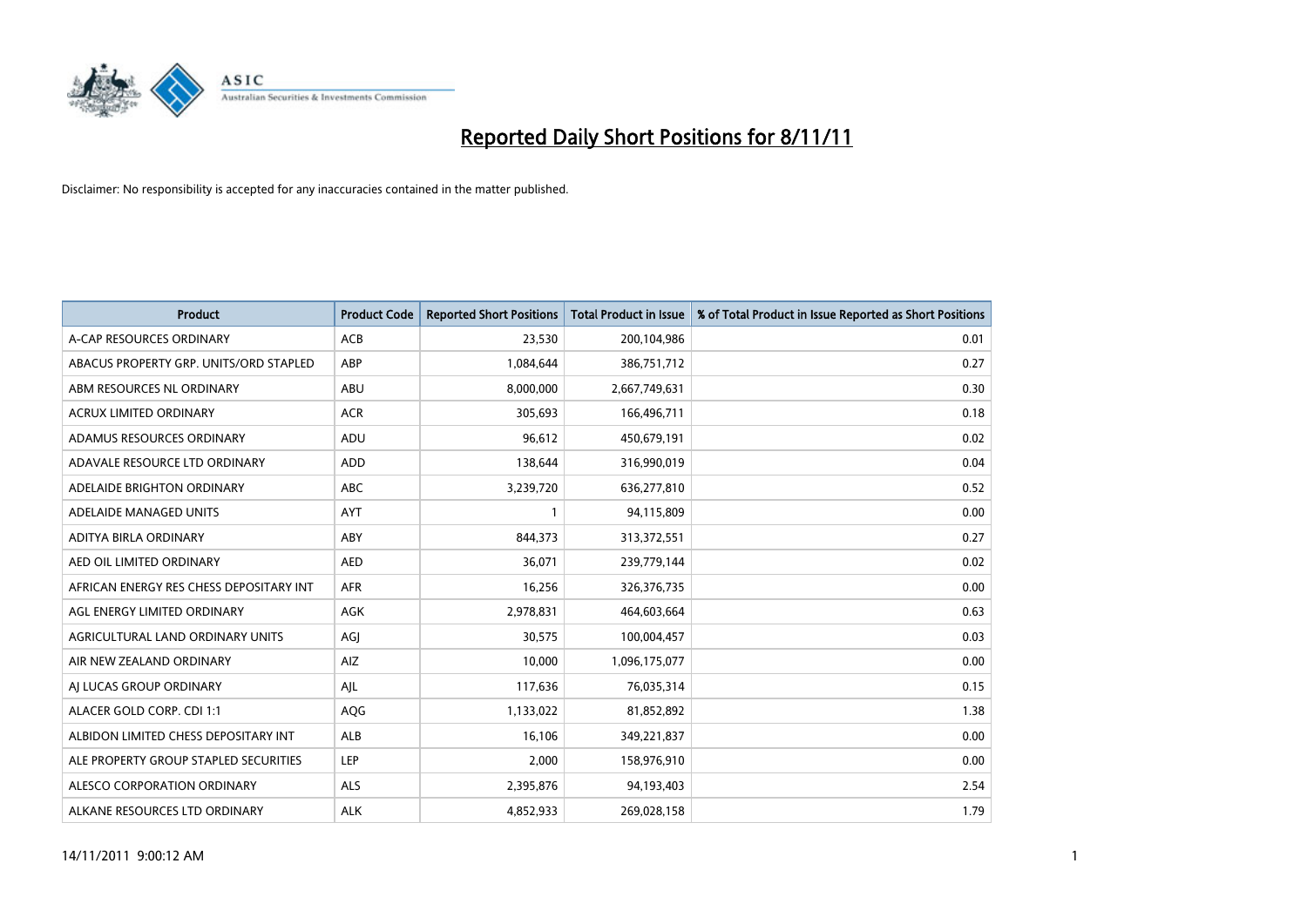

| <b>Product</b>                         | <b>Product Code</b> | <b>Reported Short Positions</b> | <b>Total Product in Issue</b> | % of Total Product in Issue Reported as Short Positions |
|----------------------------------------|---------------------|---------------------------------|-------------------------------|---------------------------------------------------------|
| ALLIANCE RESOURCES ORDINARY            | AGS                 | 13,756                          | 341,172,309                   | 0.00                                                    |
| ALLIED GOLD MIN PLC CDI 1:1            | <b>ALD</b>          | 5,261                           | 73,573,896                    | 0.01                                                    |
| ALLIED HEALTH LTD ORDINARY             | AHZ                 | 134,528                         | 643,360,097                   | 0.02                                                    |
| ALTONA MINING LTD ORDINARY             | <b>AOH</b>          | 554,901                         | 518,687,704                   | 0.11                                                    |
| ALUMINA LIMITED ORDINARY               | <b>AWC</b>          | 45,910,154                      | 2,440,196,187                 | 1.87                                                    |
| AMADEUS ENERGY ORDINARY                | AMU                 | 454,000                         | 278,693,545                   | 0.16                                                    |
| AMALGAMATED HOLDINGS ORDINARY          | <b>AHD</b>          | 2,507                           | 157,480,461                   | 0.00                                                    |
| AMCOR LIMITED ORDINARY                 | <b>AMC</b>          | 4,100,711                       | 1,226,610,819                 | 0.30                                                    |
| AMP LIMITED ORDINARY                   | AMP                 | 7,528,539                       | 2,854,672,784                 | 0.25                                                    |
| AMPELLA MINING ORDINARY                | <b>AMX</b>          | 853,314                         | 204,985,108                   | 0.41                                                    |
| ANGLOGOLD ASHANTI CDI 5:1              | AGG                 | 4                               | 89,207,765                    | 0.00                                                    |
| ANSELL LIMITED ORDINARY                | <b>ANN</b>          | 2,732,488                       | 131, 177, 201                 | 2.07                                                    |
| ANZ BANKING GRP LTD ORDINARY           | ANZ                 | 17,957,520                      | 2,629,322,167                 | 0.66                                                    |
| APA GROUP STAPLED SECURITIES           | <b>APA</b>          | 7,726,289                       | 639,334,625                   | 1.20                                                    |
| APEX MINERALS NL ORDINARY              | <b>AXM</b>          | 885,146                         | 5,550,243,713                 | 0.02                                                    |
| APN EUROPEAN RETAIL UNITS STAPLED SEC. | <b>AEZ</b>          | 11,832                          | 544,910,660                   | 0.00                                                    |
| APN NEWS & MEDIA ORDINARY              | <b>APN</b>          | 25,618,762                      | 630,211,415                   | 4.05                                                    |
| AQUARIUS PLATINUM. ORDINARY            | <b>AOP</b>          | 3,306,262                       | 470,312,578                   | 0.70                                                    |
| <b>AOUILA RESOURCES ORDINARY</b>       | <b>AQA</b>          | 6,507,339                       | 374,368,499                   | 1.71                                                    |
| ARAFURA RESOURCE LTD ORDINARY          | <b>ARU</b>          | 7,185,013                       | 367,980,342                   | 1.93                                                    |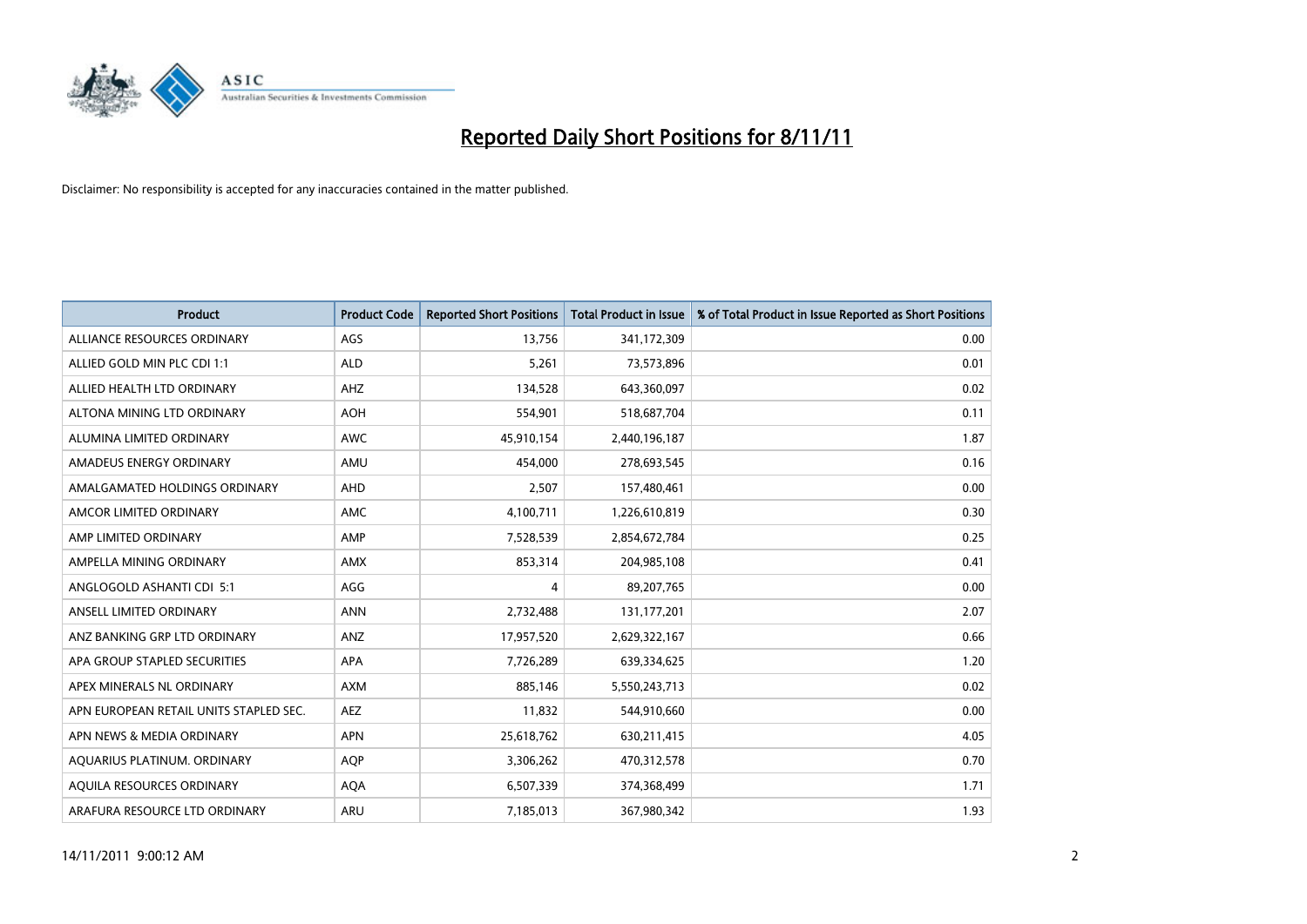

| <b>Product</b>                          | <b>Product Code</b> | <b>Reported Short Positions</b> | <b>Total Product in Issue</b> | % of Total Product in Issue Reported as Short Positions |
|-----------------------------------------|---------------------|---------------------------------|-------------------------------|---------------------------------------------------------|
| ARB CORPORATION ORDINARY                | <b>ARP</b>          | 16,818                          | 72,481,302                    | 0.01                                                    |
| ARDENT LEISURE GROUP STAPLED SECURITIES | AAD                 | 829,321                         | 324,236,390                   | 0.26                                                    |
| ARISTOCRAT LEISURE ORDINARY             | <b>ALL</b>          | 27,205,404                      | 543,181,024                   | 5.00                                                    |
| ASCIANO LIMITED ORDINARY                | <b>AIO</b>          | 15,915,849                      | 2,926,103,883                 | 0.52                                                    |
| ASG GROUP LIMITED ORDINARY              | <b>ASZ</b>          | 171,613                         | 171,456,889                   | 0.10                                                    |
| ASPEN GROUP ORD/UNITS STAPLED           | <b>APZ</b>          | 1,094,255                       | 584,985,037                   | 0.18                                                    |
| ASPIRE MINING LTD ORDINARY              | <b>AKM</b>          | 425,645                         | 620,594,556                   | 0.07                                                    |
| ASTON RES LTD ORDINARY                  | <b>AZT</b>          | 1,793,984                       | 204,527,604                   | 0.87                                                    |
| ASTRO JAP PROP GROUP STAPLED SECURITIES | AJA                 | 29,493                          | 58,445,002                    | 0.05                                                    |
| ASX LIMITED ORDINARY                    | <b>ASX</b>          | 2,004,134                       | 175,136,729                   | 1.15                                                    |
| ATLANTIC LIMITED ORDINARY               | ATI                 | 104,865                         | 114,474,240                   | 0.09                                                    |
| ATLAS IRON LIMITED ORDINARY             | AGO                 | 15,257,333                      | 889,036,055                   | 1.71                                                    |
| AURORA OIL & GAS ORDINARY               | AUT                 | 12,373,802                      | 411,155,343                   | 3.01                                                    |
| AUSDRILL LIMITED ORDINARY               | ASL                 | 178,894                         | 302,754,823                   | 0.06                                                    |
| AUSENCO LIMITED ORDINARY                | <b>AAX</b>          | 1,342,031                       | 123,258,843                   | 1.08                                                    |
| AUSTAL LIMITED ORDINARY                 | ASB                 | 329,520                         | 188,069,638                   | 0.18                                                    |
| AUSTAR UNITED ORDINARY                  | <b>AUN</b>          | 2,421,273                       | 1,271,505,737                 | 0.18                                                    |
| AUSTBROKERS HOLDINGS ORDINARY           | <b>AUB</b>          | 2                               | 55,419,436                    | 0.00                                                    |
| AUSTIN ENGINEERING ORDINARY             | <b>ANG</b>          | 53,883                          | 72,014,403                    | 0.07                                                    |
| <b>AUSTRALAND ASSETS ASSETS</b>         | AAZPB               | 1,168                           | 2,750,000                     | 0.04                                                    |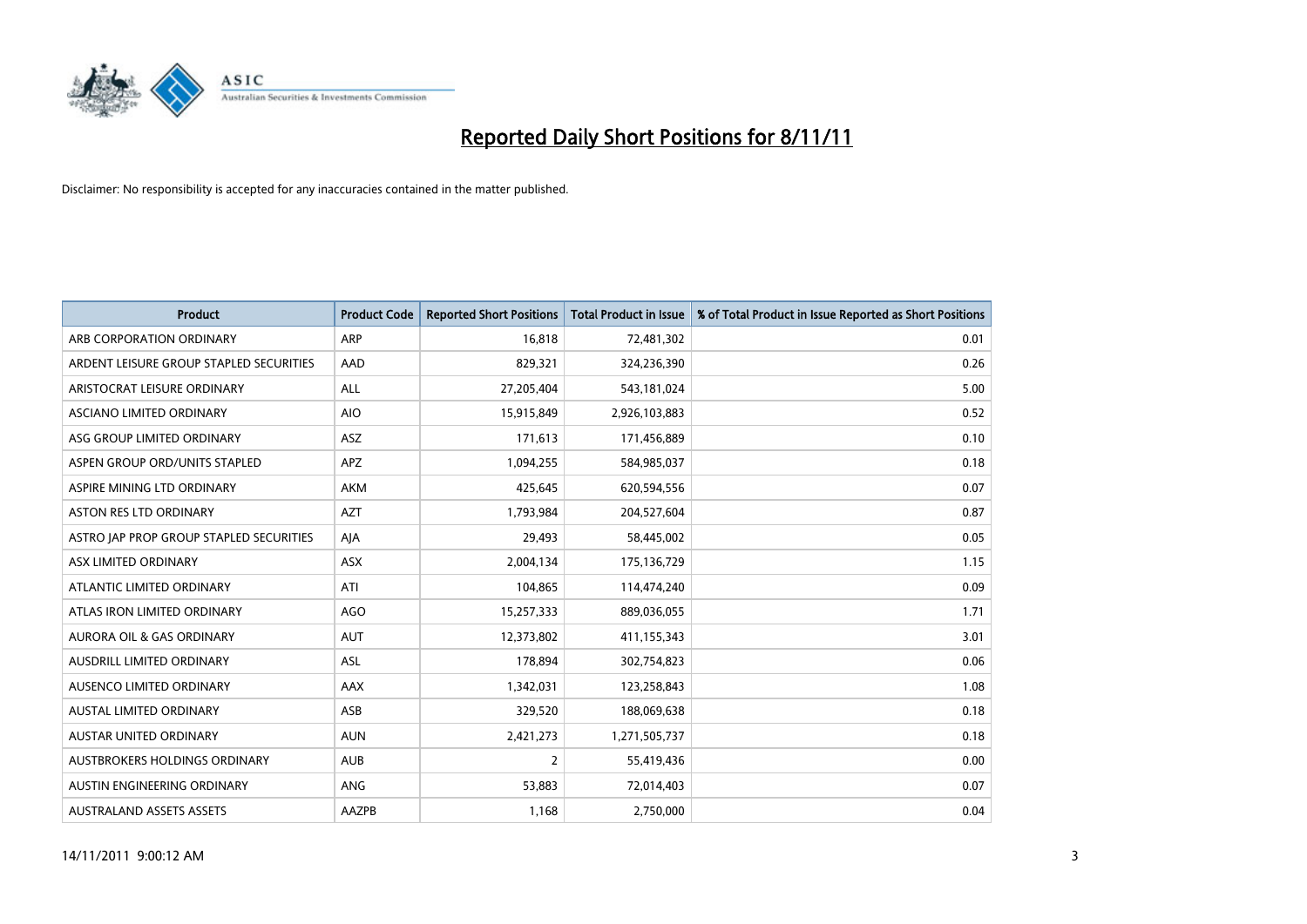

| <b>Product</b>                       | <b>Product Code</b> | <b>Reported Short Positions</b> | <b>Total Product in Issue</b> | % of Total Product in Issue Reported as Short Positions |
|--------------------------------------|---------------------|---------------------------------|-------------------------------|---------------------------------------------------------|
| AUSTRALAND PROPERTY STAPLED SECURITY | <b>ALZ</b>          | 557,449                         | 576,846,597                   | 0.09                                                    |
| AUSTRALIAN AGRICULT. ORDINARY        | AAC                 | 938,516                         | 312,892,824                   | 0.28                                                    |
| <b>AUSTRALIAN EDUCATION UNITS</b>    | <b>AEU</b>          | 625,000                         | 175,465,397                   | 0.36                                                    |
| AUSTRALIAN INFRASTR. UNITS/ORDINARY  | <b>AIX</b>          | 13,034,035                      | 620,733,944                   | 2.09                                                    |
| AUSTRALIAN MINES LTD ORDINARY        | <b>AUZ</b>          | 1,400,000                       | 636,910,317                   | 0.22                                                    |
| AUSTRALIAN PHARM, ORDINARY           | API                 | 813,296                         | 488,115,883                   | 0.17                                                    |
| AUTOMOTIVE HOLDINGS ORDINARY         | <b>AHE</b>          | 15,197                          | 260,579,682                   | 0.00                                                    |
| AVANCO RESOURCES LTD ORDINARY        | <b>AVB</b>          | 365,000                         | 797,102,736                   | 0.05                                                    |
| AVEXA LIMITED ORDINARY               | <b>AVX</b>          | 243,657                         | 847,688,779                   | 0.03                                                    |
| AWE LIMITED ORDINARY                 | <b>AWE</b>          | 2,781,577                       | 521,871,941                   | 0.53                                                    |
| AZUMAH RESOURCES ORDINARY            | <b>AZM</b>          | 509,219                         | 282,020,356                   | 0.18                                                    |
| <b>BANDANNA ENERGY ORDINARY</b>      | <b>BND</b>          | 1,050,891                       | 528,481,199                   | 0.18                                                    |
| BANK OF QUEENSLAND. ORDINARY         | <b>BOQ</b>          | 11,409,818                      | 225,369,547                   | 5.04                                                    |
| <b>BANNERMAN RESOURCES ORDINARY</b>  | <b>BMN</b>          | 161,166                         | 234,435,934                   | 0.07                                                    |
| <b>BASE RES LIMITED ORDINARY</b>     | <b>BSE</b>          | 1,402,853                       | 460,440,029                   | 0.30                                                    |
| BATHURST RESOURCES ORDINARY          | <b>BTU</b>          | 9,958,537                       | 688,747,997                   | 1.45                                                    |
| <b>BAUXITE RESOURCE LTD ORDINARY</b> | <b>BAU</b>          | 123,797                         | 235,379,896                   | 0.06                                                    |
| <b>BC IRON LIMITED ORDINARY</b>      | <b>BCI</b>          | 314,521                         | 95,231,000                    | 0.32                                                    |
| BEACH ENERGY LIMITED ORDINARY        | <b>BPT</b>          | 1,868,112                       | 1,107,635,932                 | 0.16                                                    |
| <b>BEADELL RESOURCE LTD ORDINARY</b> | <b>BDR</b>          | 3,322,917                       | 657,906,946                   | 0.51                                                    |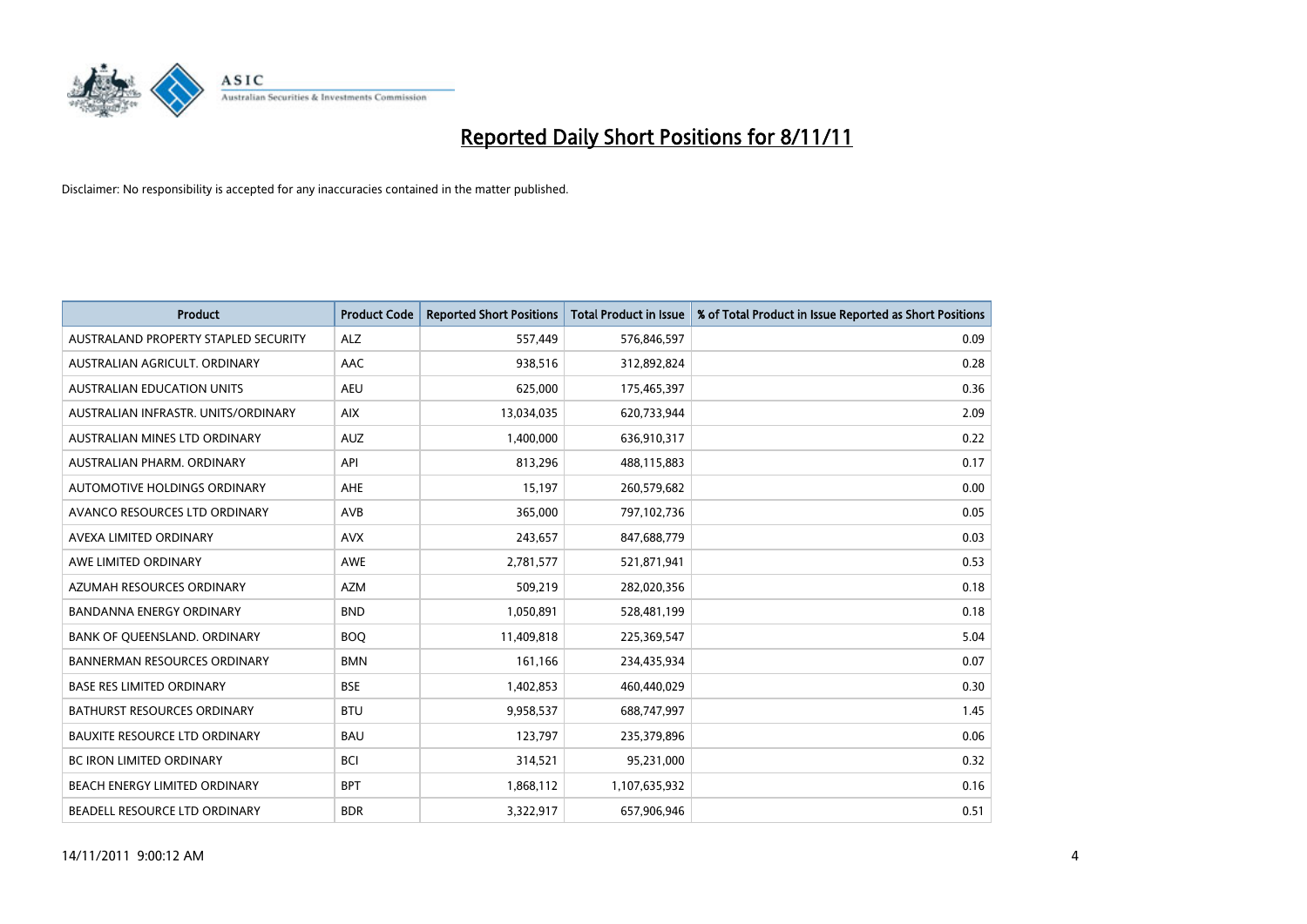

| <b>Product</b>                       | <b>Product Code</b> | <b>Reported Short Positions</b> | <b>Total Product in Issue</b> | % of Total Product in Issue Reported as Short Positions |
|--------------------------------------|---------------------|---------------------------------|-------------------------------|---------------------------------------------------------|
| BENDIGO AND ADELAIDE ORDINARY        | <b>BEN</b>          | 6,163,768                       | 365,816,262                   | 1.68                                                    |
| BERKELEY RESOURCES ORDINARY          | <b>BKY</b>          | 179,238                         | 174,298,273                   | 0.10                                                    |
| BETASHARES ASX RES ETF UNITS         | <b>ORE</b>          | 88,220                          | 4,519,665                     | 1.95                                                    |
| BHP BILLITON LIMITED ORDINARY        | <b>BHP</b>          | 28,890,709                      | 3,211,496,105                 | 0.88                                                    |
| <b>BILLABONG ORDINARY</b>            | <b>BBG</b>          | 28,658,661                      | 255,102,103                   | 11.24                                                   |
| <b>BIOTA HOLDINGS ORDINARY</b>       | <b>BTA</b>          | 1,493,608                       | 181,703,711                   | 0.81                                                    |
| <b>BISALLOY STEEL ORDINARY</b>       | <b>BIS</b>          | 84.480                          | 216,455,965                   | 0.04                                                    |
| BKI INVESTMENT LTD ORDINARY          | BKI                 | 508                             | 425,549,573                   | 0.00                                                    |
| <b>BLACKTHORN RESOURCES ORDINARY</b> | <b>BTR</b>          | 35,848                          | 122,918,000                   | 0.03                                                    |
| <b>BLUESCOPE STEEL LTD ORDINARY</b>  | <b>BSL</b>          | 82,129,806                      | 1,849,170,356                 | 4.44                                                    |
| <b>BOART LONGYEAR ORDINARY</b>       | <b>BLY</b>          | 5,301,366                       | 461,163,412                   | 1.14                                                    |
| <b>BOOM LOGISTICS ORDINARY</b>       | <b>BOL</b>          | 337,999                         | 465,011,147                   | 0.07                                                    |
| BORAL LIMITED, ORDINARY              | <b>BLD</b>          | 34,551,861                      | 744,729,957                   | 4.62                                                    |
| BOTSWANA METALS LTD ORDINARY         | <b>BML</b>          | 7,000                           | 143,717,013                   | 0.00                                                    |
| <b>BOW ENERGY LIMITED ORDINARY</b>   | <b>BOW</b>          | 2,414,499                       | 353,085,646                   | 0.67                                                    |
| <b>BRADKEN LIMITED ORDINARY</b>      | <b>BKN</b>          | 3,381,402                       | 166,615,917                   | 2.01                                                    |
| <b>BRAMBLES LIMITED ORDINARY</b>     | <b>BXB</b>          | 14,554,318                      | 1,480,298,796                 | 0.97                                                    |
| BREVILLE GROUP LTD ORDINARY          | <b>BRG</b>          | 2,739                           | 130,095,322                   | 0.00                                                    |
| <b>BRICKWORKS LIMITED ORDINARY</b>   | <b>BKW</b>          | 105,584                         | 147,567,333                   | 0.07                                                    |
| <b>BROCKMAN RESOURCES ORDINARY</b>   | <b>BRM</b>          | 66,703                          | 144,803,151                   | 0.04                                                    |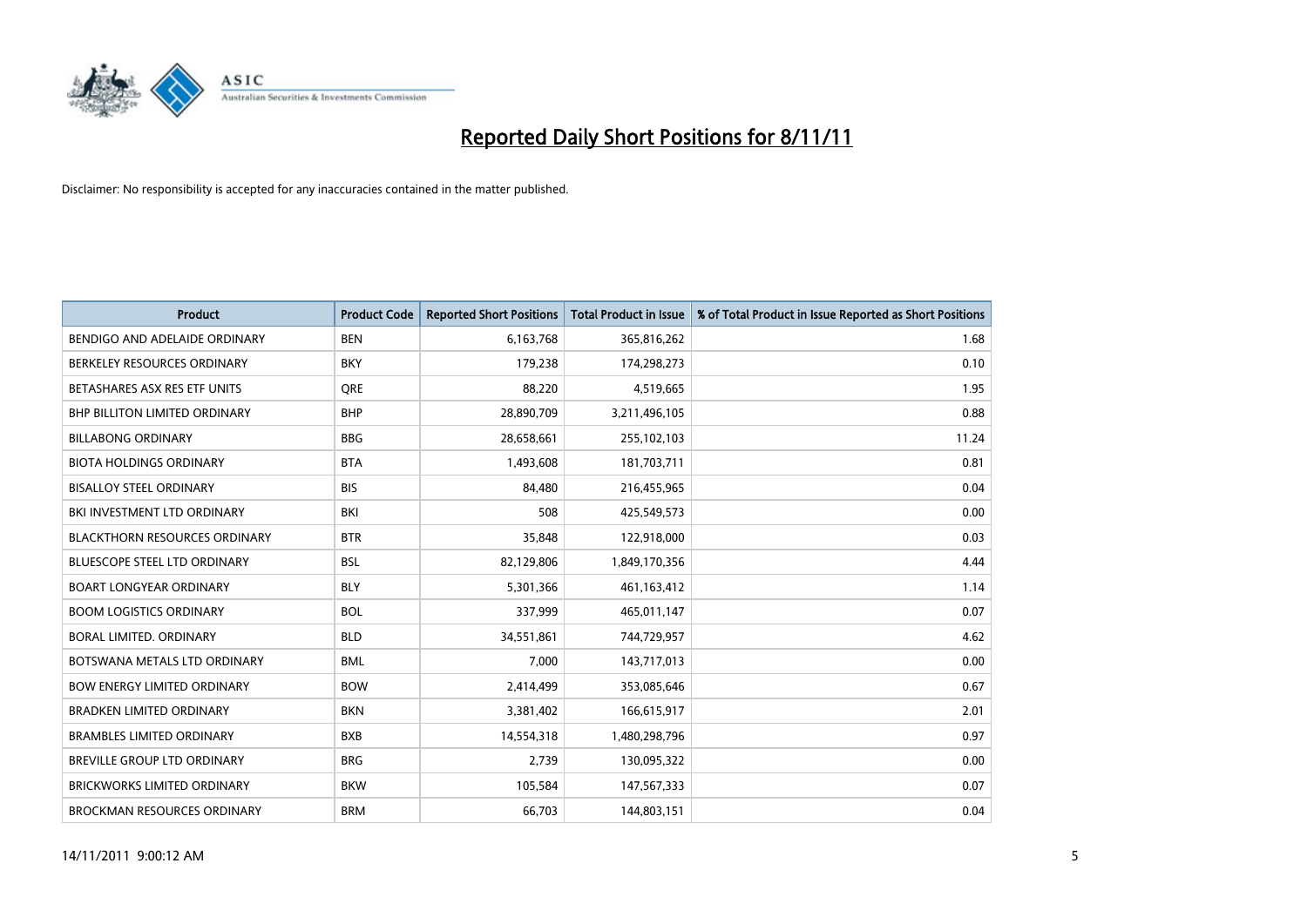

| <b>Product</b>                             | <b>Product Code</b> | <b>Reported Short Positions</b> | <b>Total Product in Issue</b> | % of Total Product in Issue Reported as Short Positions |
|--------------------------------------------|---------------------|---------------------------------|-------------------------------|---------------------------------------------------------|
| BT INVESTMENT MNGMNT ORDINARY              | <b>BTT</b>          | 1,254,385                       | 267,906,977                   | 0.47                                                    |
| <b>BURU ENERGY ORDINARY</b>                | <b>BRU</b>          | 655,589                         | 213,963,477                   | 0.31                                                    |
| <b>BWP TRUST ORDINARY UNITS</b>            | <b>BWP</b>          | 457,727                         | 520,012,793                   | 0.07                                                    |
| CABCHARGE AUSTRALIA ORDINARY               | CAB                 | 624,108                         | 120,437,014                   | 0.52                                                    |
| CALTEX AUSTRALIA ORDINARY                  | <b>CTX</b>          | 6,142,181                       | 270,000,000                   | 2.30                                                    |
| <b>CAMPBELL BROTHERS ORDINARY</b>          | <b>CPB</b>          | 346,169                         | 67,503,411                    | 0.51                                                    |
| CAPE LAMBERT RES LTD ORDINARY              | <b>CFE</b>          | 978.379                         | 652,171,792                   | 0.14                                                    |
| CARABELLA RES LTD ORDINARY                 | <b>CLR</b>          | 26,798                          | 98,778,296                    | 0.03                                                    |
| <b>CARBON ENERGY ORDINARY</b>              | <b>CNX</b>          | 424,518                         | 698,517,858                   | 0.06                                                    |
| <b>CARDNO LIMITED ORDINARY</b>             | CDD                 | 13,983                          | 110,301,978                   | 0.01                                                    |
| CARNARVON PETROLEUM ORDINARY               | <b>CVN</b>          | 1,911,785                       | 690,320,634                   | 0.27                                                    |
| <b>CARNEGIE WAVE ENERGY ORDINARY</b>       | <b>CWE</b>          | 83,000                          | 901,487,627                   | 0.01                                                    |
| <b>CARPATHIAN RESOURCES ORDINARY</b>       | <b>CPN</b>          | 75,000                          | 265,533,501                   | 0.03                                                    |
| CARPENTARIA EXP. LTD ORDINARY              | CAP                 | 9,777                           | 98,991,301                    | 0.01                                                    |
| CARSALES.COM LTD ORDINARY                  | <b>CRZ</b>          | 16,178,501                      | 233,971,831                   | 6.89                                                    |
| CASH CONVERTERS ORDINARY                   | CCV                 | 55,296                          | 379,761,025                   | 0.01                                                    |
| <b>CASPIAN OIL &amp; GAS ORDINARY</b>      | <b>CIG</b>          | 50,000                          | 1,331,500,513                 | 0.00                                                    |
| <b>CELLNET GROUP ORDINARY</b>              | <b>CLT</b>          | 1,342                           | 61,231,382                    | 0.00                                                    |
| CENTRAL PETROLEUM ORDINARY                 | <b>CTP</b>          | 11,455                          | 1,073,304,842                 | 0.00                                                    |
| <b>CENTRO PROPERTIES UNITS/ORD STAPLED</b> | <b>CNP</b>          | 2,537                           | 972,414,514                   | 0.00                                                    |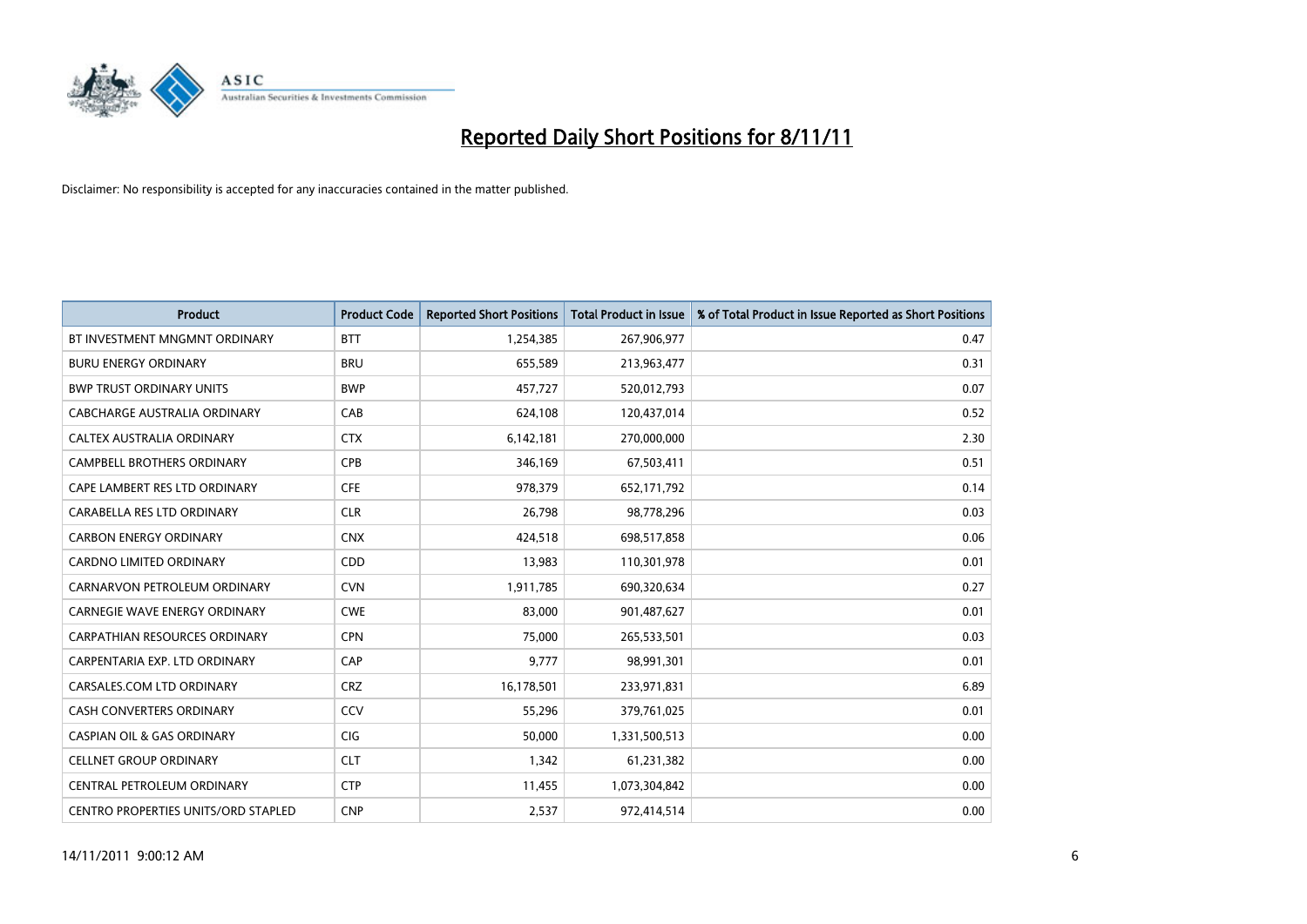

| <b>Product</b>                           | <b>Product Code</b> | <b>Reported Short Positions</b> | <b>Total Product in Issue</b> | % of Total Product in Issue Reported as Short Positions |
|------------------------------------------|---------------------|---------------------------------|-------------------------------|---------------------------------------------------------|
| CENTRO RETAIL GROUP STAPLED SECURITIES   | <b>CER</b>          | 1,040,082                       | 2,286,399,424                 | 0.04                                                    |
| CERAMIC FUEL CELLS ORDINARY              | <b>CFU</b>          | 211,538                         | 1,208,017,416                 | 0.02                                                    |
| <b>CFS RETAIL PROPERTY UNITS</b>         | <b>CFX</b>          | 62,794,345                      | 2,839,591,911                 | 2.23                                                    |
| CGA MINING LIMITED ORDINARY              | <b>CGX</b>          | 2,060                           | 333,475,726                   | 0.00                                                    |
| <b>CHALICE GOLD MINES ORDINARY</b>       | <b>CHN</b>          | 200                             | 250,030,886                   | 0.00                                                    |
| <b>CHALLENGER DIV.PRO. STAPLED UNITS</b> | <b>CDI</b>          | 174,386                         | 888,390,542                   | 0.01                                                    |
| <b>CHALLENGER INFRAST, STAPLED UNITS</b> | <b>CIF</b>          | 63,911                          | 316,223,785                   | 0.02                                                    |
| CHALLENGER LIMITED ORDINARY              | CGF                 | 4,323,865                       | 553,340,221                   | 0.78                                                    |
| CHANDLER MACLEOD LTD ORDINARY            | <b>CMG</b>          | 11,970                          | 466,466,720                   | 0.00                                                    |
| CHARTER HALL GROUP STAPLED US PROHIBIT.  | CHC                 | 353,471                         | 308,040,283                   | 0.09                                                    |
| <b>CHARTER HALL OFFICE UNIT</b>          | CQO                 | 3,786,493                       | 493,319,730                   | 0.74                                                    |
| <b>CHARTER HALL RETAIL UNITS</b>         | <b>COR</b>          | 1,532,100                       | 299,628,571                   | 0.49                                                    |
| CITIGOLD CORP LTD ORDINARY               | <b>CTO</b>          | 2,059,217                       | 1,105,078,301                 | 0.18                                                    |
| CLINUVEL PHARMACEUT, ORDINARY            | <b>CUV</b>          | 4,127                           | 30,394,206                    | 0.01                                                    |
| <b>CLOUGH LIMITED ORDINARY</b>           | <b>CLO</b>          | 123,277                         | 768,906,269                   | 0.02                                                    |
| CO2 GROUP LIMITED ORDINARY               | COZ                 | 488,500                         | 282,858,505                   | 0.17                                                    |
| <b>COAL &amp; ALLIED ORDINARY</b>        | <b>CNA</b>          | 4,916                           | 86,584,735                    | 0.00                                                    |
| COAL OF AFRICA LTD ORDINARY              | <b>CZA</b>          | 210,560                         | 532,284,573                   | 0.04                                                    |
| <b>COALSPUR MINES LTD ORDINARY</b>       | <b>CPL</b>          | 667,285                         | 579,768,744                   | 0.10                                                    |
| COCA-COLA AMATIL ORDINARY                | <b>CCL</b>          | 8,353,072                       | 759,567,552                   | 1.08                                                    |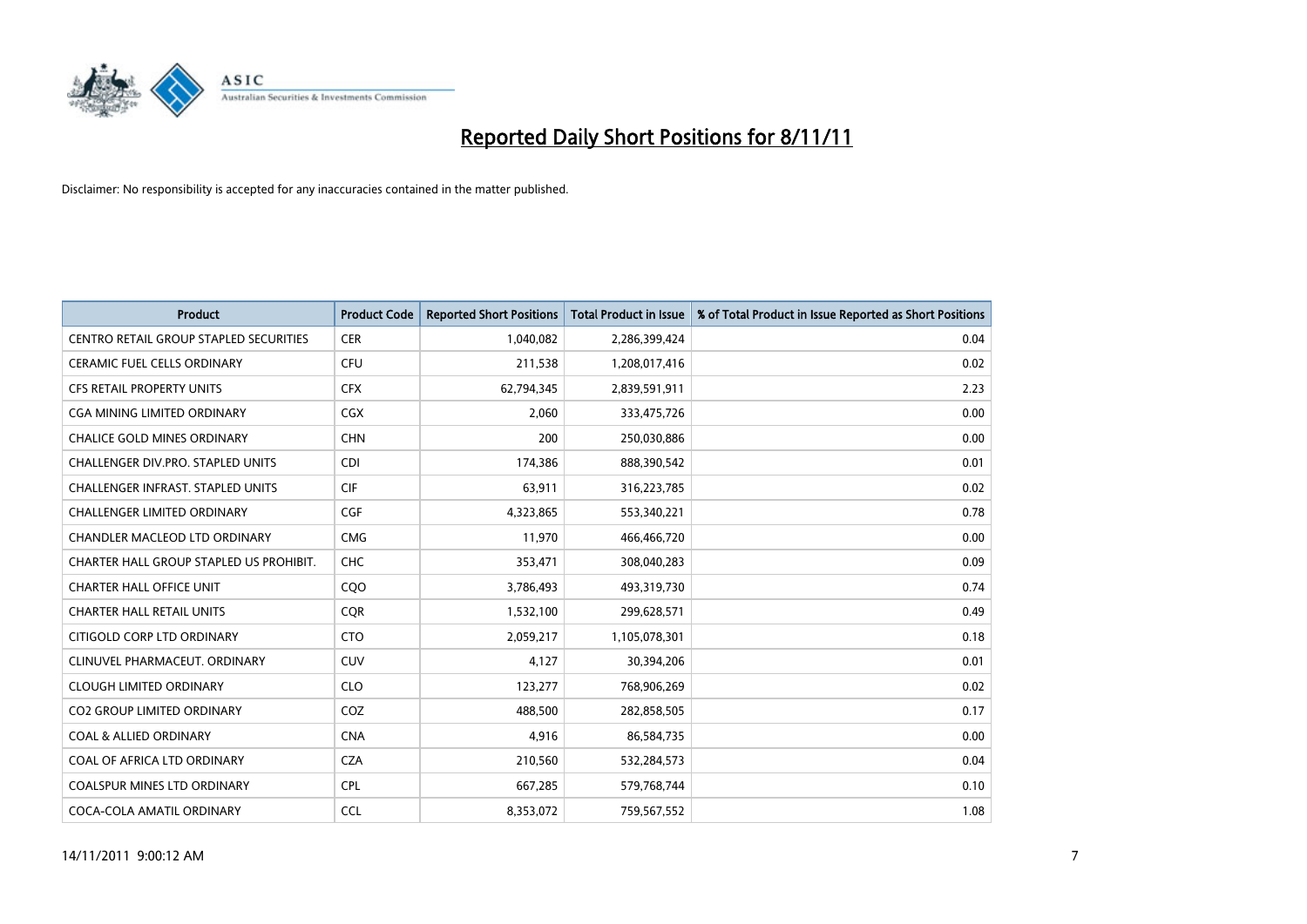

| <b>Product</b>                          | <b>Product Code</b> | <b>Reported Short Positions</b> | <b>Total Product in Issue</b> | % of Total Product in Issue Reported as Short Positions |
|-----------------------------------------|---------------------|---------------------------------|-------------------------------|---------------------------------------------------------|
| <b>COCHLEAR LIMITED ORDINARY</b>        | <b>COH</b>          | 3,555,007                       | 56,902,433                    | 6.24                                                    |
| COCKATOO COAL ORDINARY                  | <b>COK</b>          | 7,422,903                       | 1,016,196,908                 | 0.72                                                    |
| <b>COFFEY INTERNATIONAL ORDINARY</b>    | <b>COF</b>          | 272,690                         | 181,610,808                   | 0.14                                                    |
| <b>COKAL LTD ORDINARY</b>               | <b>CKA</b>          | 412,815                         | 132,073,134                   | 0.31                                                    |
| <b>COLLINS FOODS LTD ORDINARY</b>       | <b>CKF</b>          | 279,740                         | 93,000,003                    | 0.30                                                    |
| COMMONWEALTH BANK, ORDINARY             | CBA                 | 29,732,394                      | 1,576,237,644                 | 1.87                                                    |
| <b>COMMONWEALTH PROP ORDINARY UNITS</b> | <b>CPA</b>          | 28,462,852                      | 2,458,123,552                 | 1.16                                                    |
| <b>COMPASS RESOURCES ORDINARY</b>       | <b>CMR</b>          | 160,952                         | 147,402,920                   | 0.11                                                    |
| COMPUTERSHARE LTD ORDINARY              | <b>CPU</b>          | 4,301,479                       | 555,664,059                   | 0.75                                                    |
| CONSOLIDATED MEDIA, ORDINARY            | <b>CMI</b>          | 1,672,391                       | 561,834,996                   | 0.29                                                    |
| CONTANGO MICROCAP ORDINARY              | <b>CTN</b>          | 7,500                           | 147,467,406                   | 0.01                                                    |
| CONTINENTAL COAL LTD ORDINARY           | CCC                 | 142,144                         | 372,662,917                   | 0.04                                                    |
| <b>COOPER ENERGY LTD ORDINARY</b>       | COE                 | 89,539                          | 292,576,001                   | 0.03                                                    |
| <b>COPPER STRIKE LTD ORDINARY</b>       | <b>CSE</b>          | 714                             | 129,455,571                   | 0.00                                                    |
| <b>CORDLIFE LIMITED ORDINARY</b>        | CBB                 |                                 | 150,887,354                   | 0.00                                                    |
| COUNT FINANCIAL ORDINARY                | COU                 | 429,281                         | 262,282,684                   | 0.16                                                    |
| <b>CREDIT CORP GROUP ORDINARY</b>       | <b>CCP</b>          | 8,899                           | 45,571,114                    | 0.02                                                    |
| <b>CROMWELL PROP STAPLED SECURITIES</b> | <b>CMW</b>          | 368,142                         | 966,845,859                   | 0.04                                                    |
| <b>CROWN LIMITED ORDINARY</b>           | <b>CWN</b>          | 1,853,402                       | 728,394,185                   | 0.24                                                    |
| <b>CSG LIMITED ORDINARY</b>             | CSV                 | 596,756                         | 282,567,499                   | 0.21                                                    |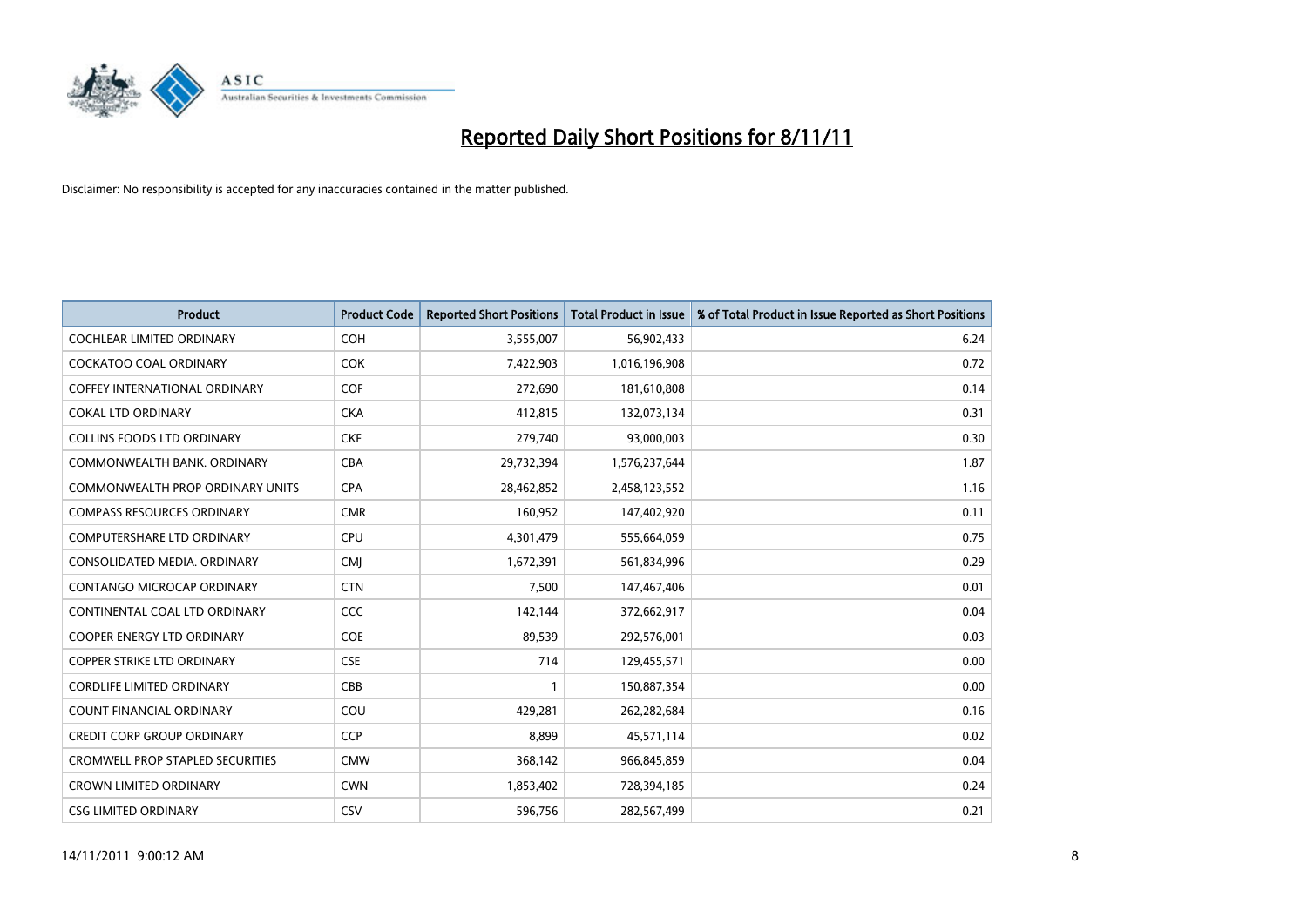

| <b>Product</b>                       | <b>Product Code</b> | <b>Reported Short Positions</b> | <b>Total Product in Issue</b> | % of Total Product in Issue Reported as Short Positions |
|--------------------------------------|---------------------|---------------------------------|-------------------------------|---------------------------------------------------------|
| <b>CSL LIMITED ORDINARY</b>          | <b>CSL</b>          | 5,150,572                       | 524,999,269                   | 0.96                                                    |
| <b>CSR LIMITED ORDINARY</b>          | <b>CSR</b>          | 19,405,060                      | 506,000,315                   | 3.84                                                    |
| <b>CUDECO LIMITED ORDINARY</b>       | CDU                 | 1,565,938                       | 159,849,865                   | 0.97                                                    |
| <b>CUSTOMERS LIMITED ORDINARY</b>    | <b>CUS</b>          | 12,653                          | 134,869,357                   | 0.01                                                    |
| DART ENERGY LTD ORDINARY             | <b>DTE</b>          | 6,228,145                       | 720,875,002                   | 0.86                                                    |
| DAVID JONES LIMITED ORDINARY         | <b>DJS</b>          | 53,392,416                      | 520,751,395                   | 10.25                                                   |
| <b>DECMIL GROUP LIMITED ORDINARY</b> | <b>DCG</b>          | 144,061                         | 124,269,568                   | 0.10                                                    |
| DEEP YELLOW LIMITED ORDINARY         | <b>DYL</b>          | 15,876                          | 1,128,506,403                 | 0.00                                                    |
| DEVINE LIMITED DEFERRED SETTLEMENT   | <b>DVNDA</b>        | 175                             | 158,729,556                   | 0.00                                                    |
| DEXUS PROPERTY GROUP STAPLED UNITS   | <b>DXS</b>          | 19,143,495                      | 4,839,024,176                 | 0.37                                                    |
| DISCOVERY METALS LTD ORDINARY        | <b>DML</b>          | 7,325,894                       | 439,128,231                   | 1.67                                                    |
| DOMINO PIZZA ENTERPR ORDINARY        | <b>DMP</b>          | 86,106                          | 69,064,674                    | 0.12                                                    |
| DOWNER EDI LIMITED ORDINARY          | <b>DOW</b>          | 5,247,389                       | 429,100,296                   | 1.21                                                    |
| DUET GROUP STAPLED US PROHIBIT.      | <b>DUE</b>          | 8,607,825                       | 1,091,628,341                 | 0.80                                                    |
| DULUXGROUP LIMITED ORDINARY          | <b>DLX</b>          | 10,277,030                      | 367,456,259                   | 2.79                                                    |
| EASTERN STAR GAS ORDINARY            | <b>ESG</b>          | 8,483,176                       | 993,447,041                   | 0.85                                                    |
| ECHO ENTERTAINMENT ORDINARY          | <b>EGP</b>          | 6,421,758                       | 688,019,737                   | 0.95                                                    |
| ELDERS LIMITED ORDINARY              | <b>ELD</b>          | 16,114,731                      | 448,598,480                   | 3.58                                                    |
| ELDORADO GOLD CORP CDI 1:1           | EAU                 | 36,596                          | 9,672,394                     | 0.38                                                    |
| ELEMENTAL MINERALS ORDINARY          | <b>ELM</b>          | 420,581                         | 223,241,064                   | 0.18                                                    |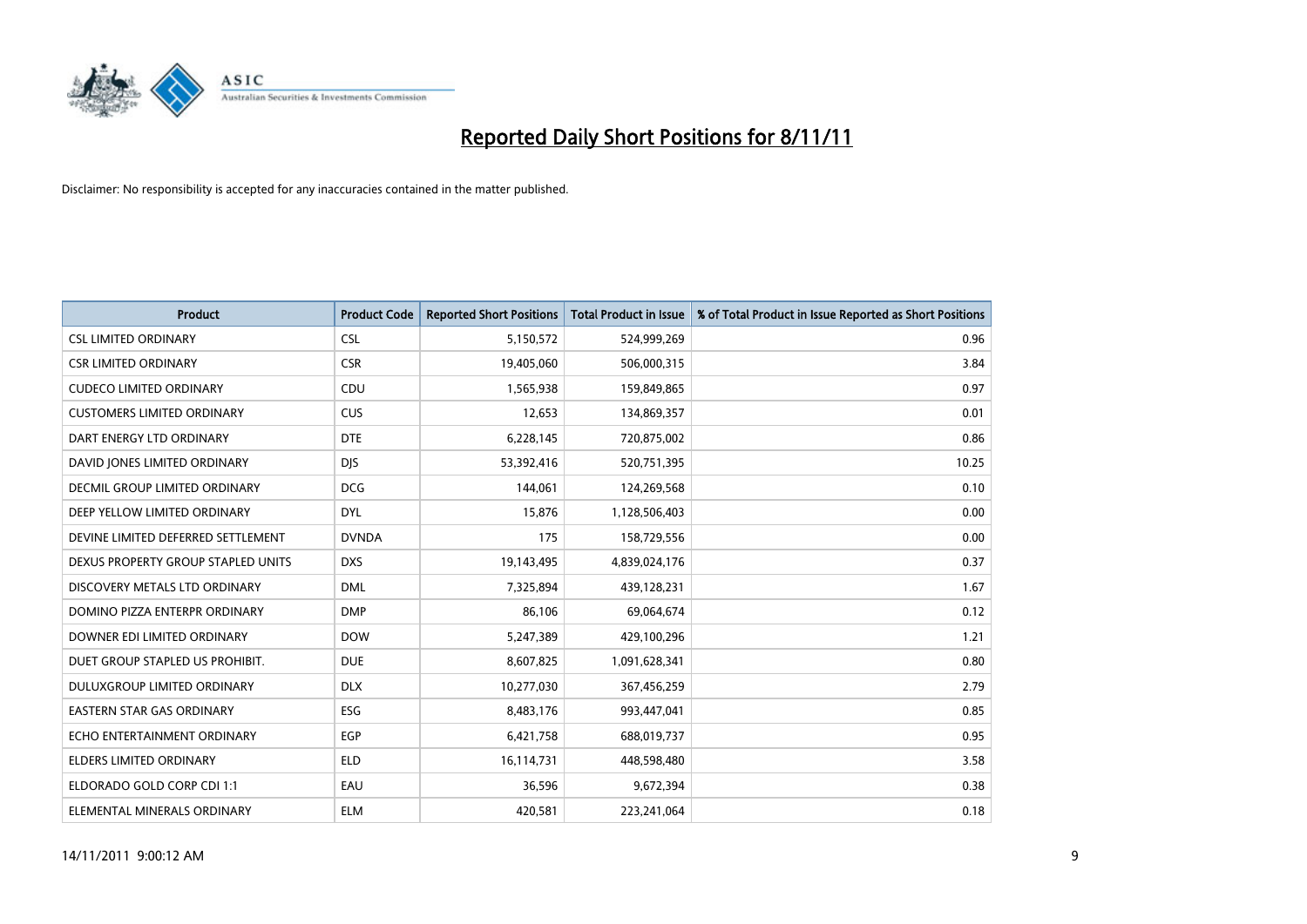

| <b>Product</b>                        | <b>Product Code</b> | <b>Reported Short Positions</b> | <b>Total Product in Issue</b> | % of Total Product in Issue Reported as Short Positions |
|---------------------------------------|---------------------|---------------------------------|-------------------------------|---------------------------------------------------------|
| ELEMENTOS LIMITED ORDINARY            | <b>ELT</b>          | 16                              | 77,068,979                    | 0.00                                                    |
| ELIXIR PETROLEUM LTD ORDINARY         | <b>EXR</b>          | 324,400                         | 217,288,472                   | 0.15                                                    |
| <b>EMECO HOLDINGS ORDINARY</b>        | <b>EHL</b>          | 2,016,346                       | 631,237,586                   | 0.32                                                    |
| ENERGY RESOURCES ORDINARY 'A'         | <b>ERA</b>          | 9,703,101                       | 439,534,227                   | 2.20                                                    |
| <b>ENERGY WORLD CORPOR, ORDINARY</b>  | <b>EWC</b>          | 17,656,277                      | 1,734,166,672                 | 1.02                                                    |
| ENTEK ENERGY LTD ORDINARY             | <b>ETE</b>          | 489,903                         | 510,657,387                   | 0.10                                                    |
| <b>ENTELLECT LIMITED ORDINARY</b>     | <b>ESN</b>          | 464,050                         | 985,337,932                   | 0.05                                                    |
| ENVESTRA LIMITED ORDINARY             | <b>ENV</b>          | 3,794,234                       | 1,508,651,804                 | 0.25                                                    |
| EQUATORIAL RES LTD ORDINARY           | <b>EQX</b>          | 500                             | 113,048,553                   | 0.00                                                    |
| EVOLUTION MINING LTD ORDINARY         | <b>EVN</b>          | 543,490                         | 595,851,060                   | 0.08                                                    |
| <b>EXTRACT RESOURCES ORDINARY</b>     | <b>EXT</b>          | 418,621                         | 251,159,163                   | 0.16                                                    |
| FAIRFAX MEDIA LTD ORDINARY            | <b>FXJ</b>          | 360,639,737                     | 2,351,955,725                 | 15.31                                                   |
| <b>FANTASTIC HOLDINGS ORDINARY</b>    | <b>FAN</b>          | 1,220                           | 102,739,538                   | 0.00                                                    |
| <b>FAR LTD ORDINARY</b>               | <b>FAR</b>          | 21,000,000                      | 1,245,401,164                 | 1.69                                                    |
| FISHER & PAYKEL APP. ORDINARY         | <b>FPA</b>          | 18,298                          | 724,235,162                   | 0.00                                                    |
| FKP PROPERTY GROUP STAPLED SECURITIES | <b>FKP</b>          | 22,033,544                      | 1,197,968,723                 | 1.82                                                    |
| FLEETWOOD CORP ORDINARY               | <b>FWD</b>          | 277,676                         | 58,696,301                    | 0.47                                                    |
| <b>FLETCHER BUILDING ORDINARY</b>     | <b>FBU</b>          | 9,070,292                       | 680,739,504                   | 1.32                                                    |
| <b>FLEXIGROUP LIMITED ORDINARY</b>    | <b>FXL</b>          | 461,280                         | 277,862,586                   | 0.16                                                    |
| <b>FLIGHT CENTRE ORDINARY</b>         | <b>FLT</b>          | 6,987,565                       | 99.990.391                    | 6.98                                                    |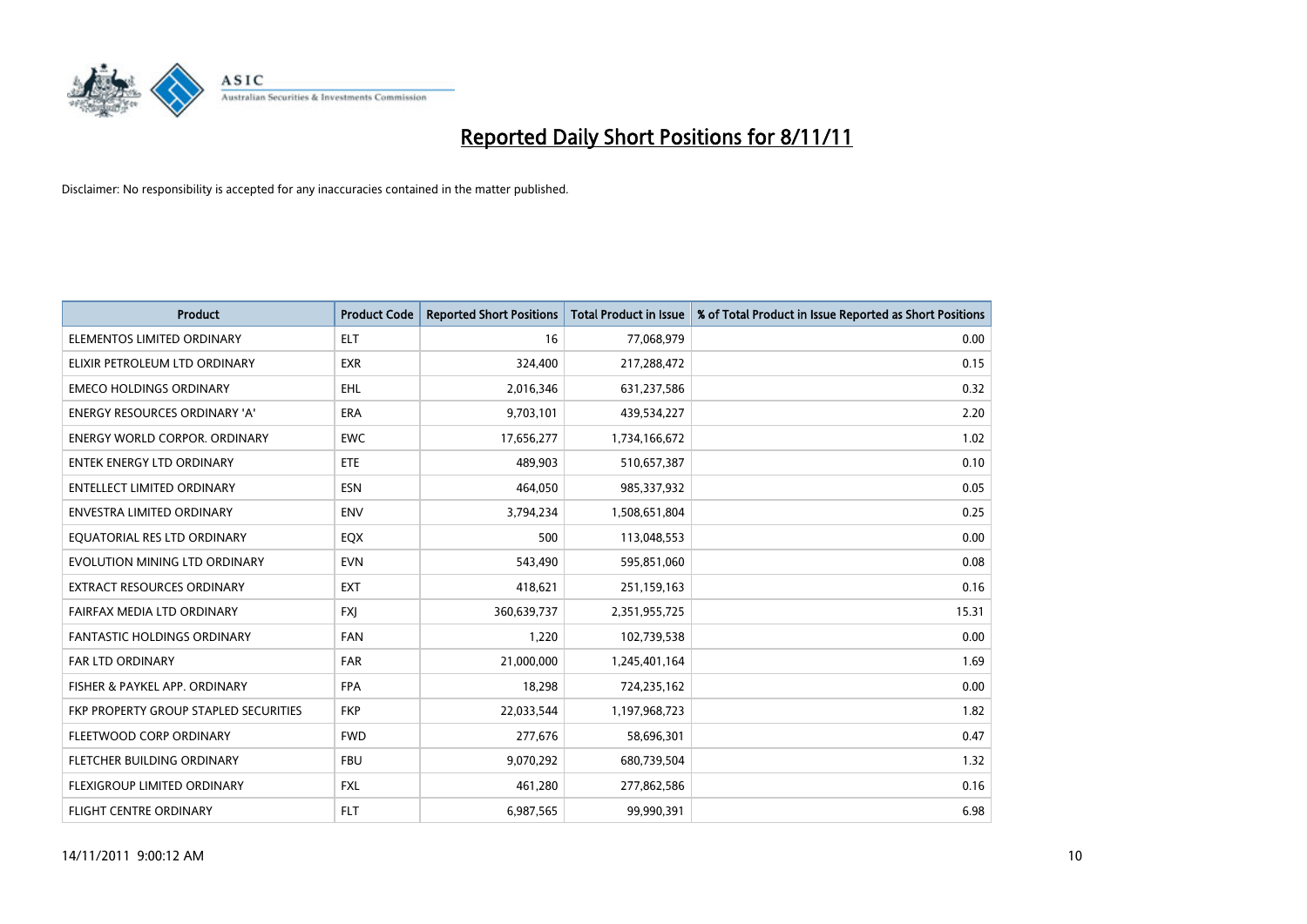

| <b>Product</b>                            | <b>Product Code</b> | <b>Reported Short Positions</b> | <b>Total Product in Issue</b> | % of Total Product in Issue Reported as Short Positions |
|-------------------------------------------|---------------------|---------------------------------|-------------------------------|---------------------------------------------------------|
| FLINDERS MINES LTD ORDINARY               | <b>FMS</b>          | 21,684,404                      | 1,821,300,404                 | 1.18                                                    |
| <b>FOCUS MINERALS LTD ORDINARY</b>        | <b>FML</b>          | 6,046,548                       | 4,320,773,701                 | 0.13                                                    |
| <b>FORGE GROUP LIMITED ORDINARY</b>       | FGE                 | 114,500                         | 83,429,014                    | 0.13                                                    |
| FORTE ENERGY NL ORDINARY                  | <b>FTE</b>          | 2,667,039                       | 695,589,311                   | 0.38                                                    |
| <b>FORTESCUE METALS GRP ORDINARY</b>      | <b>FMG</b>          | 65,191,889                      | 3,113,798,659                 | 2.05                                                    |
| <b>FOSTER'S GROUP ORDINARY</b>            | FGL                 | 10,881,334                      | 1,941,514,539                 | 0.54                                                    |
| FTD CORPORATION ORDINARY                  | <b>FTD</b>          | 8.088                           | 36,474,593                    | 0.02                                                    |
| <b>FUNTASTIC LIMITED ORDINARY</b>         | <b>FUN</b>          | 322,528                         | 340,997,682                   | 0.09                                                    |
| <b>G.U.D. HOLDINGS ORDINARY</b>           | <b>GUD</b>          | 523,906                         | 70,107,387                    | 0.74                                                    |
| <b>GALAXY RESOURCES ORDINARY</b>          | GXY                 | 2,913,509                       | 323,327,000                   | 0.88                                                    |
| <b>GEODYNAMICS LIMITED ORDINARY</b>       | GDY                 | 34,227                          | 337,942,224                   | 0.01                                                    |
| <b>GINDALBIE METALS LTD ORDINARY</b>      | <b>GBG</b>          | 24,611,660                      | 1,135,565,349                 | 2.15                                                    |
| <b>GLOBAL MINING ORDINARY</b>             | <b>GMI</b>          | 8,951                           | 184,894,556                   | 0.00                                                    |
| <b>GLOUCESTER COAL ORDINARY</b>           | GCL                 | 1,256,284                       | 202,905,967                   | 0.60                                                    |
| <b>GME RESOURCES LTD ORDINARY</b>         | GME                 | 800                             | 322,635,902                   | 0.00                                                    |
| <b>GOLD ONE INT LTD ORDINARY</b>          | GDO                 | 1,908,476                       | 809,324,408                   | 0.23                                                    |
| <b>GOLDEN WEST RESOURCE ORDINARY</b>      | <b>GWR</b>          | 1,617                           | 192,082,567                   | 0.00                                                    |
| <b>GOODMAN FIELDER. ORDINARY</b>          | <b>GFF</b>          | 62,566,150                      | 1,955,559,207                 | 3.18                                                    |
| <b>GOODMAN GROUP STAPLED US PROHIBIT.</b> | <b>GMG</b>          | 28,361,027                      | 7,394,907,651                 | 0.37                                                    |
| <b>GPT GROUP STAPLED SEC.</b>             | GPT                 | 18,321,281                      | 1,836,242,729                 | 1.00                                                    |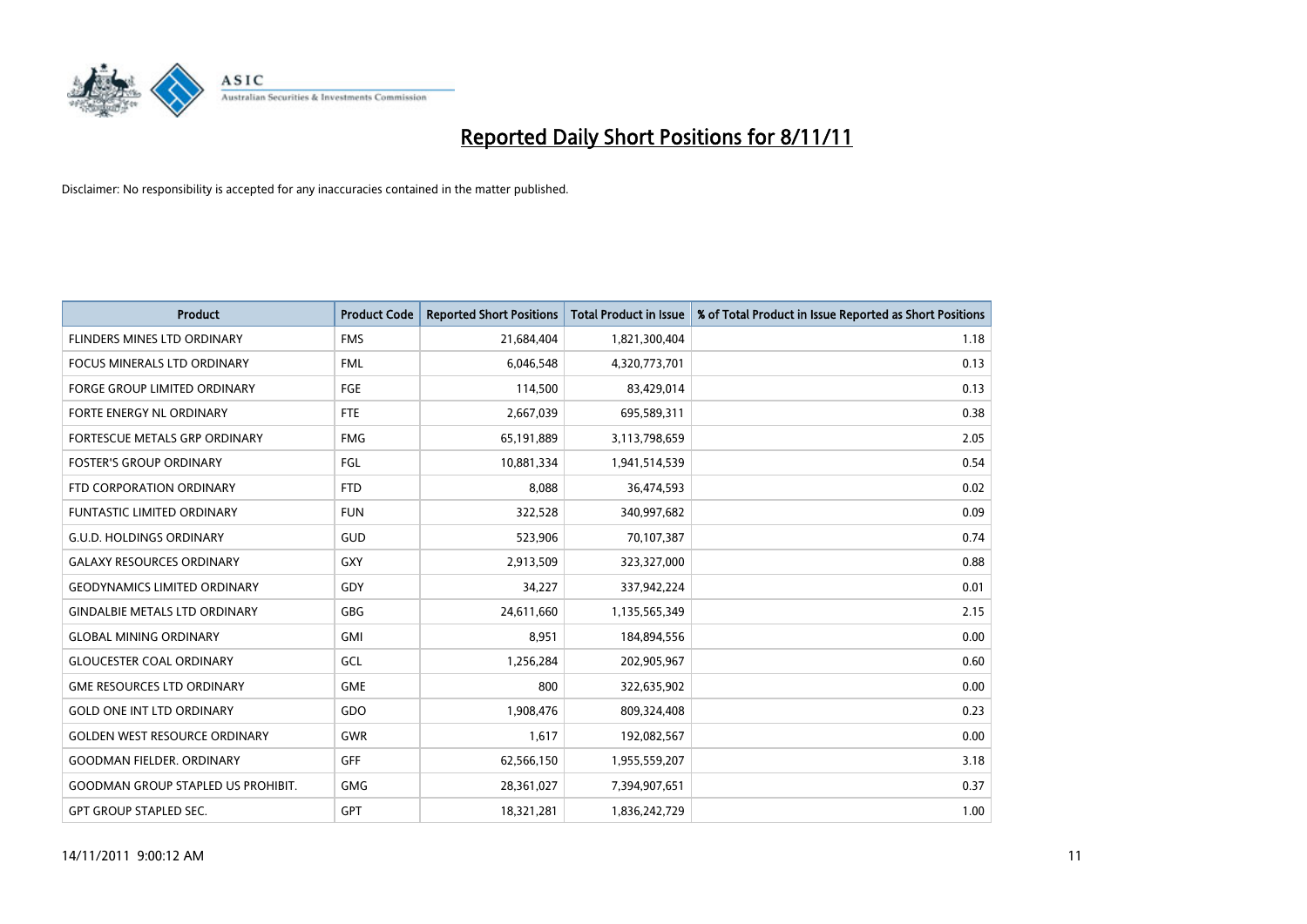

| <b>Product</b>                            | <b>Product Code</b> | <b>Reported Short Positions</b> | <b>Total Product in Issue</b> | % of Total Product in Issue Reported as Short Positions |
|-------------------------------------------|---------------------|---------------------------------|-------------------------------|---------------------------------------------------------|
| <b>GRAINCORP LIMITED A CLASS ORDINARY</b> | <b>GNC</b>          | 849,704                         | 198,318,900                   | 0.42                                                    |
| <b>GRANGE RESOURCES. ORDINARY</b>         | <b>GRR</b>          | 174,370                         | 1,153,937,134                 | 0.00                                                    |
| <b>GREENCAP LIMITED ORDINARY</b>          | GCG                 |                                 | 262,515,385                   | 0.00                                                    |
| <b>GREENLAND MIN EN LTD ORDINARY</b>      | GGG                 | 3,019,977                       | 410,407,582                   | 0.72                                                    |
| <b>GRYPHON MINERALS LTD ORDINARY</b>      | GRY                 | 2,548,269                       | 300,122,058                   | 0.84                                                    |
| <b>GUILDFORD COAL LTD ORDINARY</b>        | <b>GUF</b>          | 2,005,562                       | 219,654,168                   | 0.92                                                    |
| <b>GUINNESS PEAT GROUP. CDI 1:1</b>       | <b>GPG</b>          | 54                              | 279,637,888                   | 0.00                                                    |
| <b>GUNNS LIMITED ORDINARY</b>             | <b>GNS</b>          | 53,967,064                      | 848,401,559                   | 6.33                                                    |
| <b>GWA GROUP LTD ORDINARY</b>             | <b>GWA</b>          | 12,590,202                      | 301,525,014                   | 4.17                                                    |
| <b>HARVEY NORMAN ORDINARY</b>             | <b>HVN</b>          | 54,243,293                      | 1,062,316,784                 | 5.11                                                    |
| HASTIE GROUP LIMITED DEFERRED SETTLEMENT  | <b>HSTDA</b>        | 118,817                         | 137,348,666                   | 0.08                                                    |
| HASTINGS DIVERSIFIED STAPLED SECURITY     | <b>HDF</b>          | 3,581,268                       | 530,001,072                   | 0.67                                                    |
| <b>HEARTWARE INT INC CDI 35:1</b>         | <b>HIN</b>          | 272,008                         | 48,598,550                    | 0.56                                                    |
| <b>HENDERSON GROUP CDI 1:1</b>            | <b>HGG</b>          | 12,437,298                      | 654,840,720                   | 1.89                                                    |
| HFA HOLDINGS LIMITED ORDINARY             | <b>HFA</b>          | 16,273                          | 117,332,831                   | 0.01                                                    |
| HIGHLANDS PACIFIC ORDINARY                | <b>HIG</b>          | 2,470,768                       | 686,082,148                   | 0.36                                                    |
| HILLGROVE RES LTD ORDINARY                | <b>HGO</b>          | 1,577,331                       | 793,698,575                   | 0.20                                                    |
| HILLS HOLDINGS LTD ORDINARY               | HIL                 | 4,289,884                       | 247,364,903                   | 1.71                                                    |
| HORIZON OIL LIMITED ORDINARY              | <b>HZN</b>          | 18,464,705                      | 1,130,811,515                 | 1.63                                                    |
| HUNNU COAL LIMITED ORDINARY               | <b>HUN</b>          | 55.099                          | 218,565,002                   | 0.02                                                    |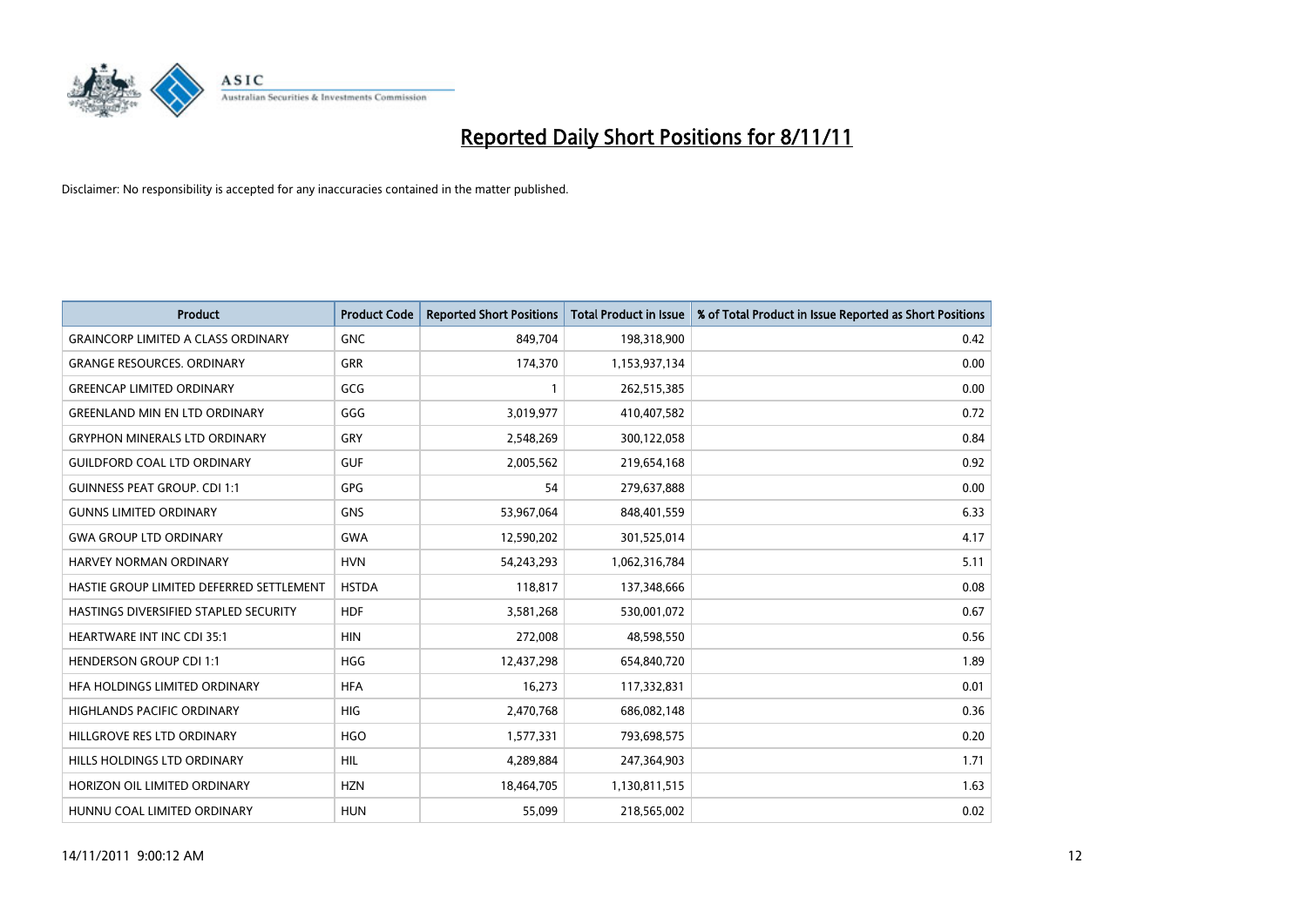

| <b>Product</b>                                | <b>Product Code</b> | <b>Reported Short Positions</b> | <b>Total Product in Issue</b> | % of Total Product in Issue Reported as Short Positions |
|-----------------------------------------------|---------------------|---------------------------------|-------------------------------|---------------------------------------------------------|
| <b>ICON ENERGY LIMITED ORDINARY</b>           | <b>ICN</b>          | 2,830                           | 469,301,394                   | 0.00                                                    |
| <b>IINET LIMITED ORDINARY</b>                 | <b>IIN</b>          | 130,787                         | 149,787,226                   | 0.08                                                    |
| <b>ILUKA RESOURCES ORDINARY</b>               | ILU                 | 6,915,212                       | 418,700,517                   | 1.63                                                    |
| <b>IMDEX LIMITED ORDINARY</b>                 | <b>IMD</b>          | 596,311                         | 204,447,435                   | 0.28                                                    |
| IMF (AUSTRALIA) LTD ORDINARY                  | <b>IMF</b>          | 330.821                         | 123,828,193                   | 0.26                                                    |
| <b>IMX RESOURCES LTD ORDINARY</b>             | <b>IXR</b>          | 20,000                          | 262,612,803                   | 0.01                                                    |
| <b>INCITEC PIVOT ORDINARY</b>                 | IPL                 | 557,783                         | 1,628,730,107                 | 0.02                                                    |
| <b>INDEPENDENCE GROUP ORDINARY</b>            | <b>IGO</b>          | 5,166,958                       | 202,907,135                   | 2.54                                                    |
| INDOPHIL RESOURCES ORDINARY                   | <b>IRN</b>          | 1,749,993                       | 995,437,860                   | 0.17                                                    |
| <b>INDUSTREA LIMITED ORDINARY</b>             | IDL                 | 3,084,102                       | 364,733,566                   | 0.83                                                    |
| <b>INFIGEN ENERGY STAPLED SECURITIES</b>      | <b>IFN</b>          | 5,377,038                       | 762,265,972                   | 0.72                                                    |
| ING RE COM GROUP STAPLED SECURITIES           | ILF.                | 3,583                           | 441,029,194                   | 0.00                                                    |
| <b>INSURANCE AUSTRALIA ORDINARY</b>           | IAG                 | 13,104,075                      | 2,079,034,021                 | 0.62                                                    |
| <b>INTEGRA MINING LTD, ORDINARY</b>           | <b>IGR</b>          | 4,744,073                       | 843,743,881                   | 0.55                                                    |
| <b>INTREPID MINES ORDINARY</b>                | <b>IAU</b>          | 2,461,911                       | 522,391,334                   | 0.47                                                    |
| <b>INVESTA OFFICE FUND STAPLED SECURITIES</b> | <b>IOF</b>          | 11,972,260                      | 2,657,463,999                 | 0.43                                                    |
| <b>INVOCARE LIMITED ORDINARY</b>              | <b>IVC</b>          | 1,105,643                       | 110,030,298                   | 1.02                                                    |
| ION LIMITED ORDINARY                          | <b>ION</b>          | 164,453                         | 256,365,105                   | 0.06                                                    |
| <b>IOOF HOLDINGS LTD ORDINARY</b>             | IFL.                | 853,965                         | 229,794,395                   | 0.36                                                    |
| <b>IRESS MARKET TECH. ORDINARY</b>            | <b>IRE</b>          | 834.236                         | 127,036,010                   | 0.65                                                    |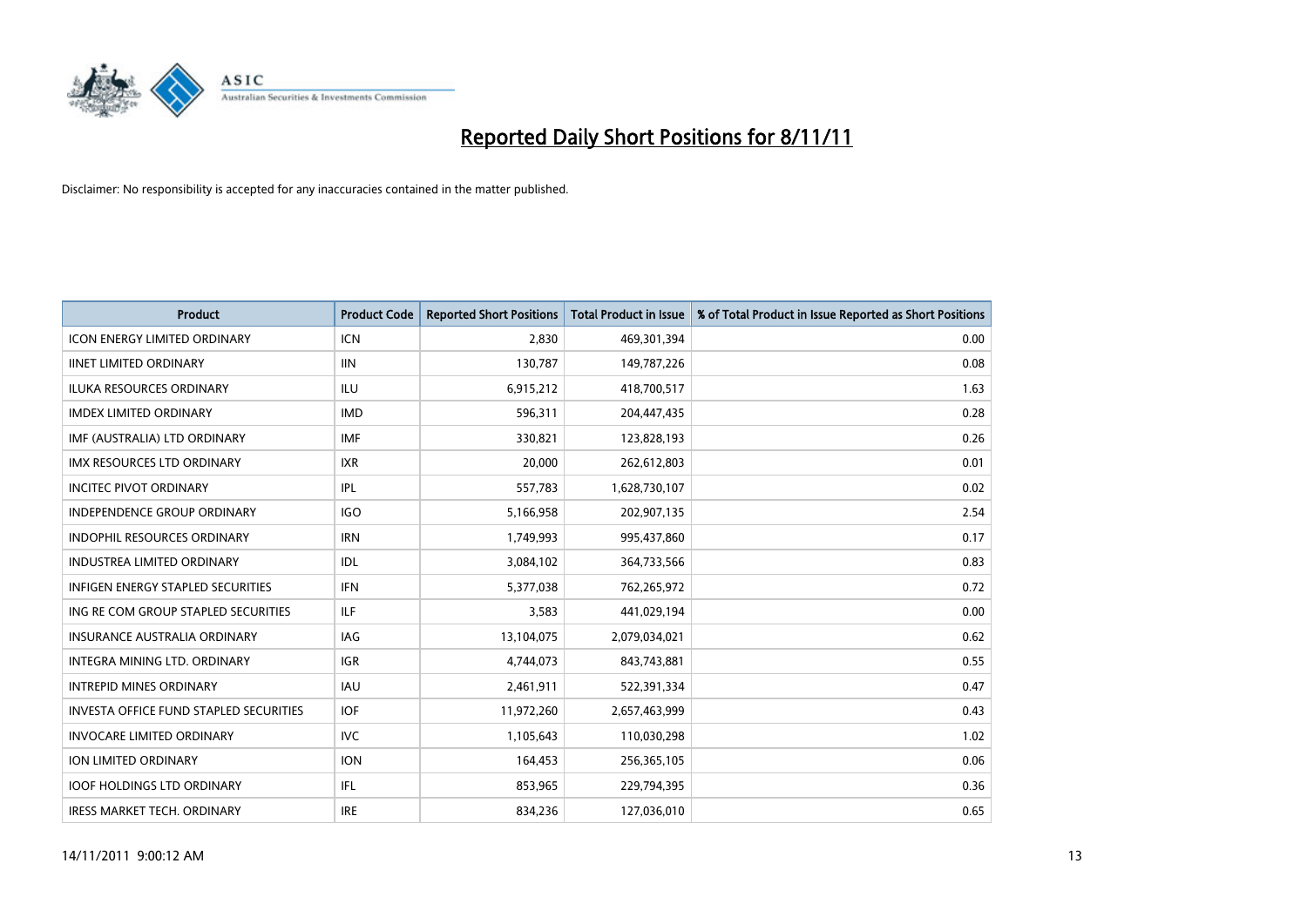

| <b>Product</b>                            | <b>Product Code</b> | <b>Reported Short Positions</b> | <b>Total Product in Issue</b> | % of Total Product in Issue Reported as Short Positions |
|-------------------------------------------|---------------------|---------------------------------|-------------------------------|---------------------------------------------------------|
| <b>IRON ORE HOLDINGS ORDINARY</b>         | <b>IOH</b>          | 28,054                          | 166,087,005                   | 0.02                                                    |
| ISHARES MSCI AUS 200 ISHARES MSCI AUS 200 | <b>IOZ</b>          | 71,619                          | 2,326,394                     | 3.08                                                    |
| <b>ISHARES MSCI EM MKTS CDI 1:1</b>       | IEM                 | 25,899                          | 425,700,000                   | 0.01                                                    |
| ISHARES MSCI HK CDI 1:1                   | <b>IHK</b>          | 5,934                           | 120,375,000                   | 0.00                                                    |
| ISHARES S&P HIGH DIV ISHARES S&P HIGH DIV | <b>IHD</b>          | 99,589                          | 2,201,253                     | 4.52                                                    |
| ISHARES SMALL ORDS ISHARES SMALL ORDS     | <b>ISO</b>          | 859,180                         | 5,401,916                     | 15.91                                                   |
| <b>IVANHOE AUSTRALIA ORDINARY</b>         | <b>IVA</b>          | 218,257                         | 485,392,840                   | 0.04                                                    |
| JAMES HARDIE INDUST CHESS DEPOSITARY INT  | <b>IHX</b>          | 22,502,149                      | 435,640,582                   | 5.16                                                    |
| <b>JAMESON RESOURCES ORDINARY</b>         | <b>JAL</b>          | 1,600,000                       | 95,828,865                    | 1.67                                                    |
| <b>JB HI-FI LIMITED ORDINARY</b>          | <b>IBH</b>          | 21,732,900                      | 98,830,643                    | 21.98                                                   |
| <b>JUPITER MINES ORDINARY</b>             | <b>IMS</b>          | 3,634                           | 1,561,235,037                 | 0.00                                                    |
| <b>KAGARA LTD ORDINARY</b>                | <b>KZL</b>          | 11,394,548                      | 718,068,836                   | 1.58                                                    |
| KAROON GAS AUSTRALIA ORDINARY             | <b>KAR</b>          | 4,435,466                       | 221,420,769                   | 1.98                                                    |
| KATHMANDU HOLD LTD ORDINARY               | <b>KMD</b>          | 2,072,744                       | 200,000,000                   | 1.03                                                    |
| <b>KEYBRIDGE CAPITAL ORDINARY</b>         | <b>KBC</b>          | 7,999                           | 172,070,564                   | 0.00                                                    |
| KIMBERLEY METALS LTD ORDINARY             | <b>KBL</b>          | 1,820                           | 164,752,978                   | 0.00                                                    |
| KINGSGATE CONSOLID, ORDINARY              | <b>KCN</b>          | 2,813,736                       | 139,123,167                   | 2.01                                                    |
| KINGSROSE MINING LTD ORDINARY             | <b>KRM</b>          | 1,205,697                       | 267,448,726                   | 0.44                                                    |
| LEIGHTON HOLDINGS ORDINARY                | LEI                 | 8,598,377                       | 336,515,596                   | 2.53                                                    |
| LEND LEASE GROUP UNIT/ORD STAPLED         | LLC                 | 2,389,536                       | 571,804,090                   | 0.42                                                    |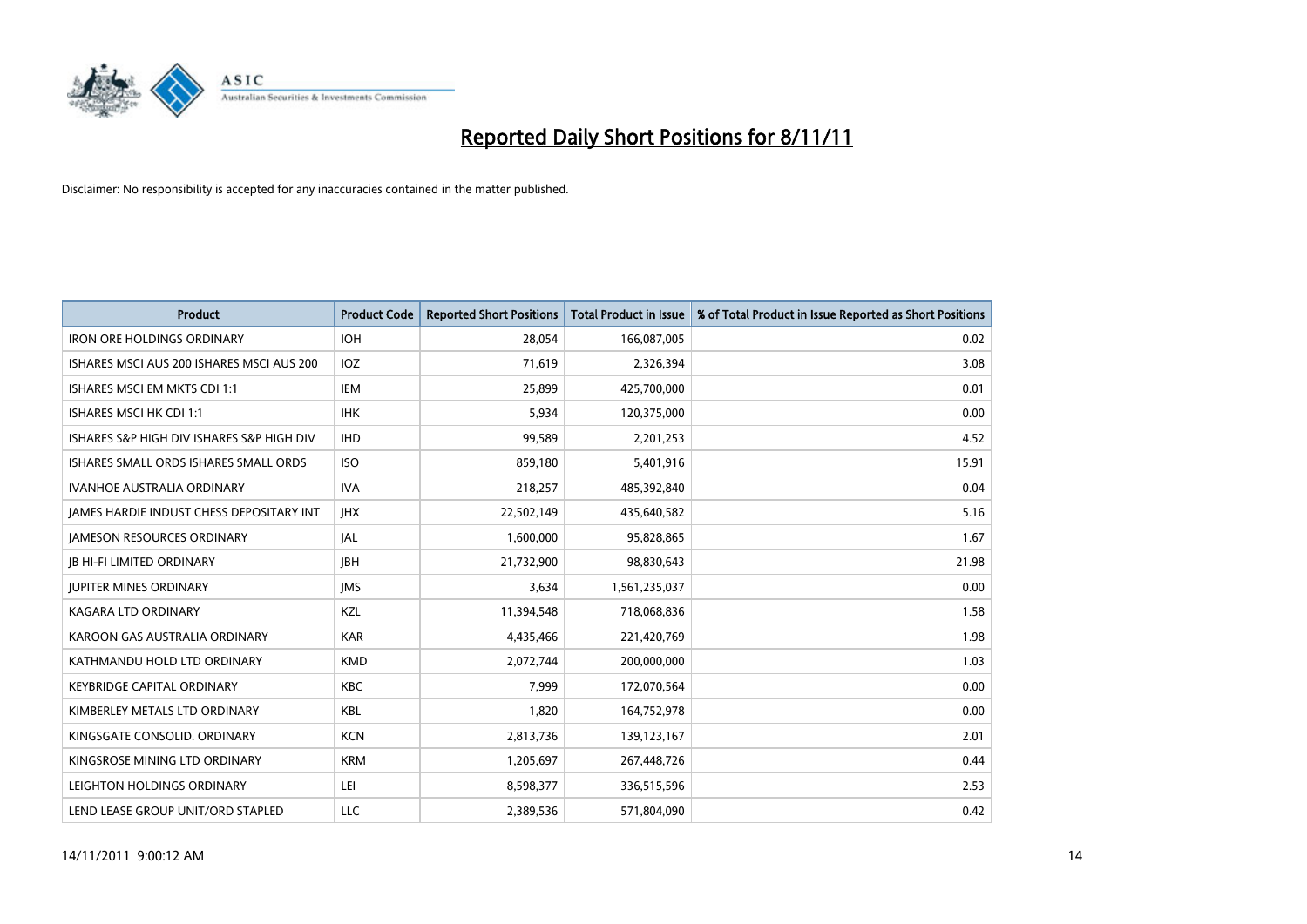

| <b>Product</b>                        | <b>Product Code</b> | <b>Reported Short Positions</b> | <b>Total Product in Issue</b> | % of Total Product in Issue Reported as Short Positions |
|---------------------------------------|---------------------|---------------------------------|-------------------------------|---------------------------------------------------------|
| LINC ENERGY LTD ORDINARY              | <b>LNC</b>          | 6,454,019                       | 503,418,900                   | 1.27                                                    |
| LIQUEFIED NATURAL ORDINARY            | LNG                 | 370,140                         | 267,699,015                   | 0.14                                                    |
| LYNAS CORPORATION ORDINARY            | <b>LYC</b>          | 101,696,406                     | 1,713,846,913                 | 5.92                                                    |
| M2 TELECOMMUNICATION ORDINARY         | <b>MTU</b>          | 290,404                         | 124,493,385                   | 0.22                                                    |
| <b>MACA LIMITED ORDINARY</b>          | <b>MLD</b>          | 1,651                           | 150,000,000                   | 0.00                                                    |
| MACARTHUR COAL ORDINARY               | <b>MCC</b>          | 323,641                         | 302,092,343                   | 0.10                                                    |
| <b>MACMAHON HOLDINGS ORDINARY</b>     | <b>MAH</b>          | 4,011,464                       | 738,631,705                   | 0.55                                                    |
| MACO ATLAS ROADS GRP ORDINARY STAPLED | <b>MQA</b>          | 14,269,724                      | 464,279,594                   | 3.09                                                    |
| MACQUARIE GROUP LTD ORDINARY          | <b>MOG</b>          | 4,664,969                       | 348,285,032                   | 1.28                                                    |
| MAP GROUP STAPLED US PROHIBIT.        | <b>MAP</b>          | 8,356,504                       | 1,861,210,782                 | 0.42                                                    |
| <b>MARENGO MINING ORDINARY</b>        | <b>MGO</b>          | 61,604                          | 1,002,399,863                 | 0.01                                                    |
| <b>MATRIX C &amp; E LTD ORDINARY</b>  | <b>MCE</b>          | 339,464                         | 77,081,507                    | 0.41                                                    |
| MCMILLAN SHAKESPEARE ORDINARY         | <b>MMS</b>          | 101,250                         | 68,357,790                    | 0.14                                                    |
| <b>MCPHERSON'S LTD ORDINARY</b>       | <b>MCP</b>          | 17,402                          | 72,401,758                    | 0.02                                                    |
| MEDUSA MINING LTD ORDINARY            | <b>MML</b>          | 940,876                         | 188,827,911                   | 0.49                                                    |
| MELBOURNE IT LIMITED ORDINARY         | <b>MLB</b>          | 137,765                         | 81,352,178                    | 0.17                                                    |
| MEO AUSTRALIA LTD ORDINARY            | <b>MEO</b>          | 396,254                         | 539,913,260                   | 0.07                                                    |
| <b>MERMAID MARINE ORDINARY</b>        | <b>MRM</b>          | 676,176                         | 217,810,915                   | 0.30                                                    |
| MESOBLAST LIMITED ORDINARY            | <b>MSB</b>          | 6,302,708                       | 280,425,258                   | 2.26                                                    |
| METALS X LIMITED ORDINARY             | <b>MLX</b>          | 524.600                         | 1,330,804,811                 | 0.04                                                    |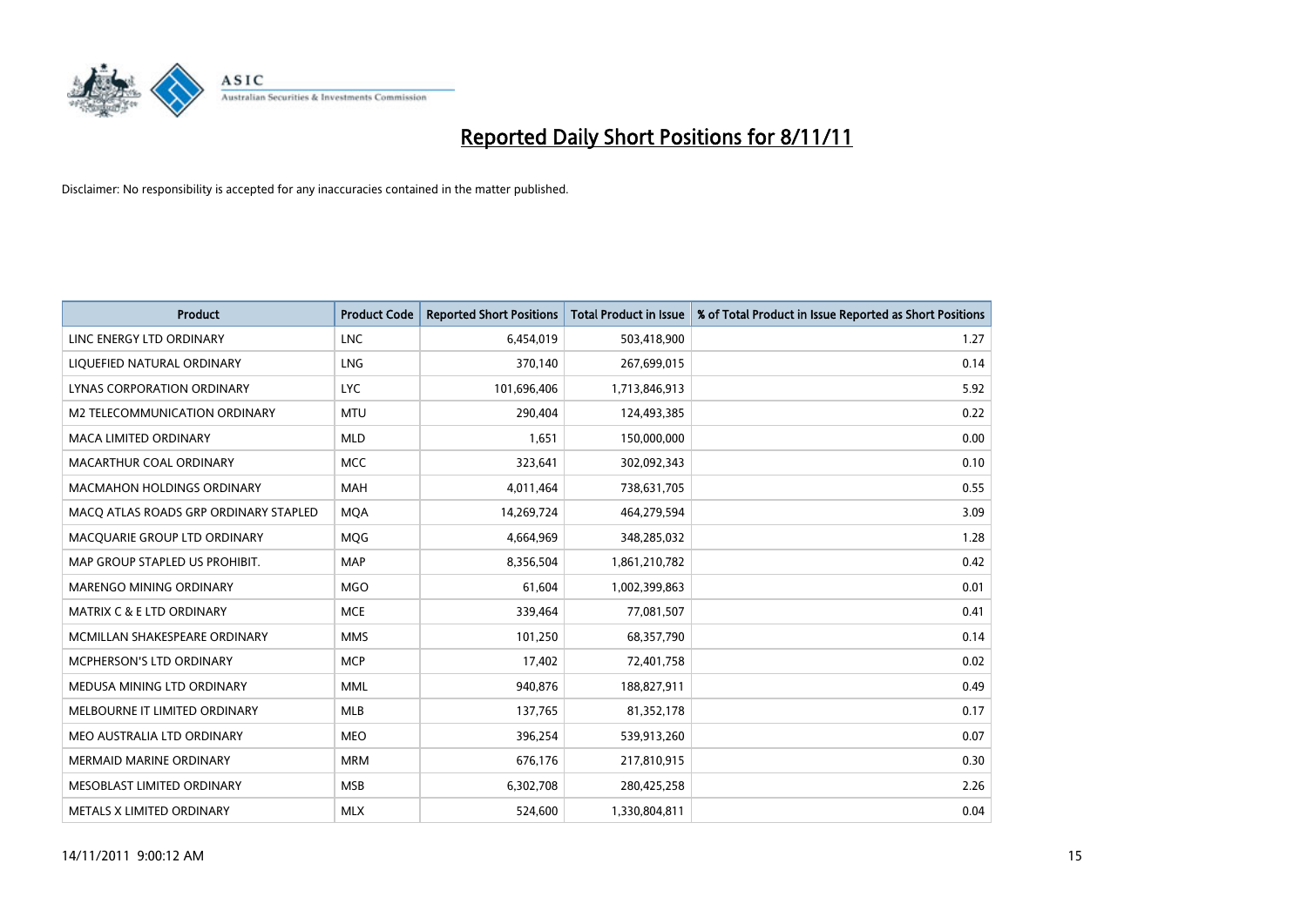

| <b>Product</b>                  | <b>Product Code</b> | <b>Reported Short Positions</b> | <b>Total Product in Issue</b> | % of Total Product in Issue Reported as Short Positions |
|---------------------------------|---------------------|---------------------------------|-------------------------------|---------------------------------------------------------|
| METCASH LIMITED ORDINARY        | <b>MTS</b>          | 30,869,083                      | 771,343,008                   | 3.96                                                    |
| METGASCO LIMITED ORDINARY       | <b>MEL</b>          | 235,435                         | 337,396,221                   | 0.07                                                    |
| METMINCO LIMITED ORDINARY       | <b>MNC</b>          | 757,182                         | 1,462,616,146                 | 0.05                                                    |
| MHM METALS LIMITED ORDINARY     | <b>MHM</b>          | 164,752                         | 102,334,203                   | 0.16                                                    |
| MICLYN EXP OFFSHR ORDINARY      | <b>MIO</b>          | 24,698                          | 274,618,684                   | 0.01                                                    |
| MINCOR RESOURCES NL ORDINARY    | <b>MCR</b>          | 1,312,417                       | 196,180,804                   | 0.65                                                    |
| MINEMAKERS LIMITED ORDINARY     | <b>MAK</b>          | 44,227                          | 227,003,950                   | 0.02                                                    |
| MINERAL DEPOSITS ORDINARY       | <b>MDL</b>          | 864,321                         | 83,538,786                    | 1.03                                                    |
| MINERAL RESOURCES, ORDINARY     | <b>MIN</b>          | 772,630                         | 184,301,989                   | 0.39                                                    |
| MIRABELA NICKEL LTD ORDINARY    | <b>MBN</b>          | 17,040,946                      | 491,781,237                   | 3.47                                                    |
| MIRVAC GROUP STAPLED SECURITIES | <b>MGR</b>          | 29,956,260                      | 3,416,924,188                 | 0.87                                                    |
| MOLOPO ENERGY LTD ORDINARY      | <b>MPO</b>          | 1,744,240                       | 245,579,810                   | 0.71                                                    |
| MOLY MINES LIMITED ORDINARY     | <b>MOL</b>          | 15,067                          | 384,893,989                   | 0.00                                                    |
| MONADELPHOUS GROUP ORDINARY     | <b>MND</b>          | 1,671,299                       | 88,674,327                    | 1.89                                                    |
| MORTGAGE CHOICE LTD ORDINARY    | <b>MOC</b>          | 720,647                         | 119,948,255                   | 0.60                                                    |
| MOUNT GIBSON IRON ORDINARY      | <b>MGX</b>          | 14,385,300                      | 1,082,570,693                 | 1.32                                                    |
| MSF SUGAR LIMITED ORDINARY      | <b>MSF</b>          | 9,441                           | 69,248,422                    | 0.01                                                    |
| MULTIPLEX SITES SITES           | <b>MXUPA</b>        | 22                              | 4,500,000                     | 0.00                                                    |
| MURCHISON METALS LTD ORDINARY   | <b>MMX</b>          | 21,411,922                      | 442,437,524                   | 4.84                                                    |
| MYER HOLDINGS LTD ORDINARY      | <b>MYR</b>          | 64,133,297                      | 583,384,551                   | 11.00                                                   |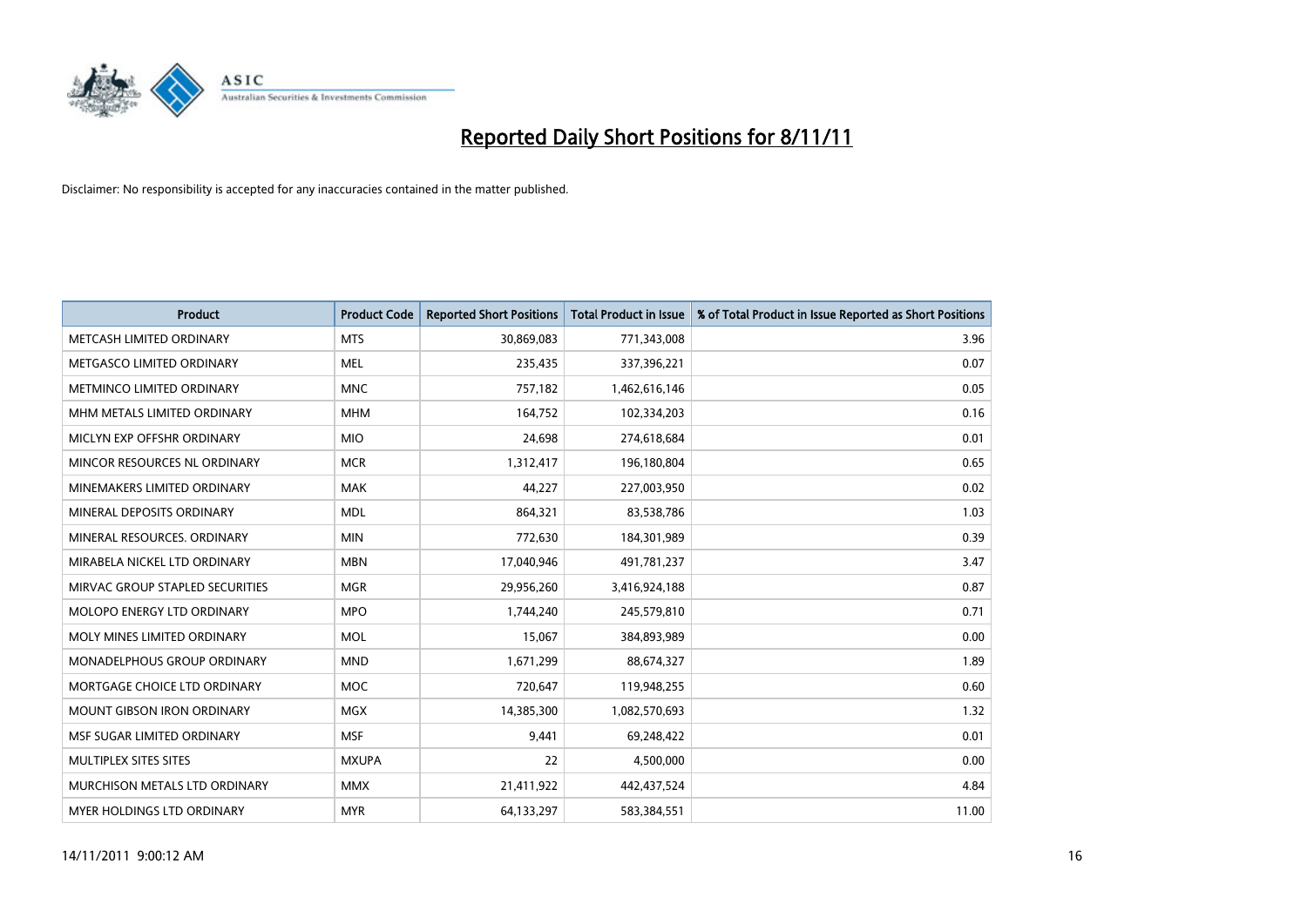

| <b>Product</b>                  | <b>Product Code</b> | <b>Reported Short Positions</b> | <b>Total Product in Issue</b> | % of Total Product in Issue Reported as Short Positions |
|---------------------------------|---------------------|---------------------------------|-------------------------------|---------------------------------------------------------|
| <b>MYSTATE LIMITED ORDINARY</b> | <b>MYS</b>          | 64,856                          | 67,463,454                    | 0.09                                                    |
| NATIONAL AUST. BANK ORDINARY    | <b>NAB</b>          | 20,953,734                      | 2,201,188,437                 | 0.94                                                    |
| NATURAL FUEL LIMITED ORDINARY   | <b>NFL</b>          |                                 | 1,121,912                     | 0.00                                                    |
| NAVIGATOR RESOURCES ORDINARY    | <b>NAV</b>          | 500                             | 2,096,093,840                 | 0.00                                                    |
| NAVITAS LIMITED ORDINARY        | <b>NVT</b>          | 2,392,729                       | 375,318,628                   | 0.61                                                    |
| NEPTUNE MARINE ORDINARY         | <b>NMS</b>          | 182,253                         | 1,748,545,632                 | 0.01                                                    |
| NEW HOPE CORPORATION ORDINARY   | <b>NHC</b>          | 721,528                         | 830,230,549                   | 0.08                                                    |
| NEWCREST MINING ORDINARY        | <b>NCM</b>          | 1,674,897                       | 765,495,616                   | 0.20                                                    |
| NEWS CORP A NON-VOTING CDI      | <b>NWSLV</b>        | 3,075,846                       | 1,723,788,800                 | 0.18                                                    |
| NEWS CORP B VOTING CDI          | <b>NWS</b>          | 3,740,192                       | 798,520,953                   | 0.45                                                    |
| NEXBIS LIMITED ORDINARY         | <b>NBS</b>          | 63,733                          | 798,356,704                   | 0.01                                                    |
| NEXTDC LIMITED ORDINARY         | <b>NXT</b>          | 42,656                          | 123,533,558                   | 0.03                                                    |
| NEXUS ENERGY LIMITED ORDINARY   | <b>NXS</b>          | 16,337,948                      | 1,326,697,820                 | 1.23                                                    |
| NIB HOLDINGS LIMITED ORDINARY   | <b>NHF</b>          | 104,911                         | 466,733,110                   | 0.02                                                    |
| NIDO PETROLEUM ORDINARY         | <b>NDO</b>          | 604,004                         | 1,389,163,151                 | 0.05                                                    |
| NOBLE MINERAL RES ORDINARY      | <b>NMG</b>          | 738,706                         | 522,308,820                   | 0.14                                                    |
| NORTHERN IRON LTD ORDINARY      | <b>NFE</b>          | 762,788                         | 336,084,863                   | 0.22                                                    |
| NRW HOLDINGS LIMITED ORDINARY   | <b>NWH</b>          | 288,033                         | 278,888,011                   | 0.09                                                    |
| NUCOAL RESOURCES NL ORDINARY    | <b>NCR</b>          | 84,952                          | 441,129,875                   | 0.02                                                    |
| NUFARM LIMITED ORDINARY         | <b>NUF</b>          | 4,185,798                       | 261,833,005                   | 1.60                                                    |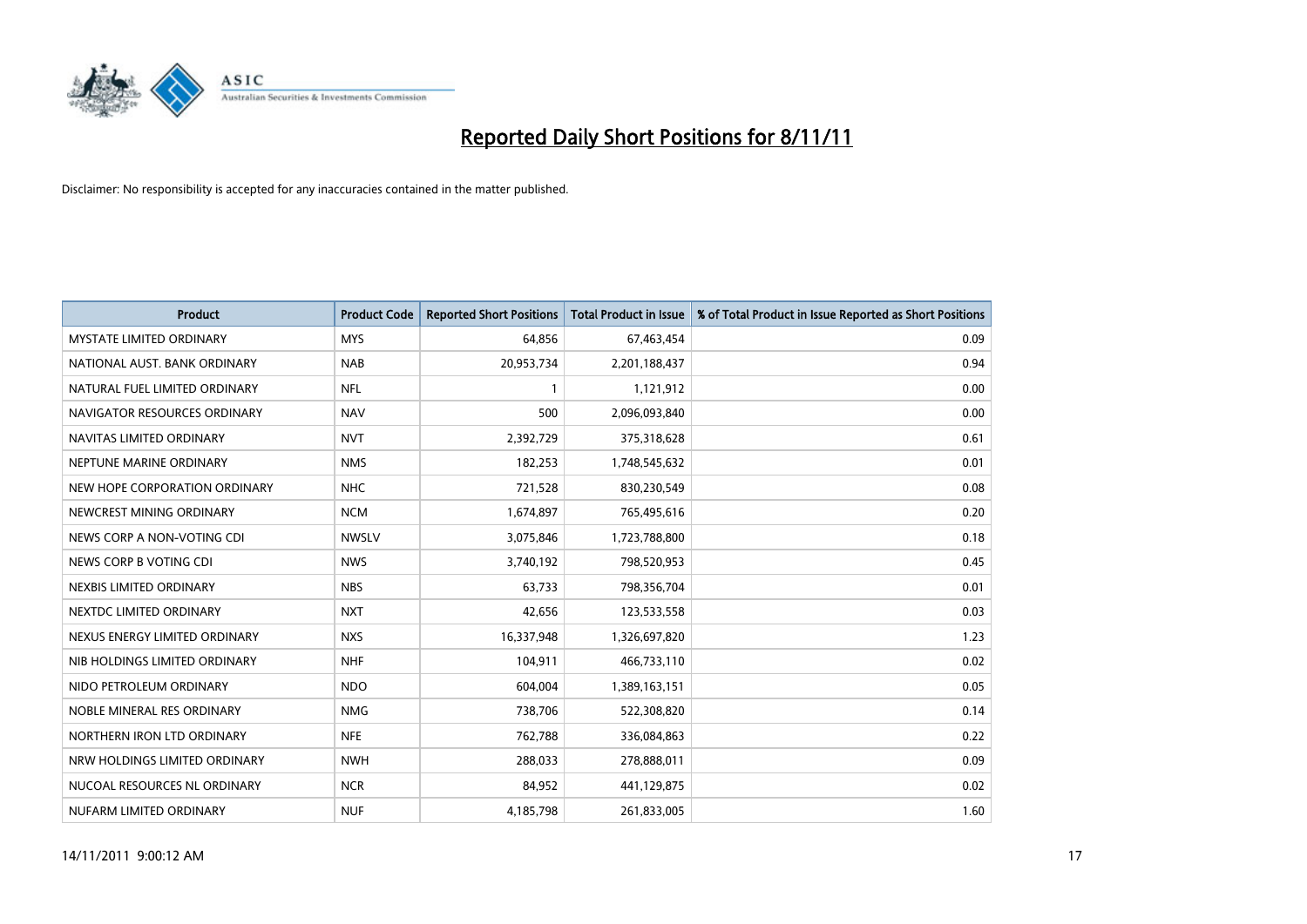

| <b>Product</b>                        | <b>Product Code</b> | <b>Reported Short Positions</b> | <b>Total Product in Issue</b> | % of Total Product in Issue Reported as Short Positions |
|---------------------------------------|---------------------|---------------------------------|-------------------------------|---------------------------------------------------------|
| <b>OAKTON LIMITED ORDINARY</b>        | <b>OKN</b>          | 644,293                         | 93,800,235                    | 0.68                                                    |
| OCEANAGOLD CORP. CHESS DEPOSITARY INT | <b>OGC</b>          | 958,934                         | 262,609,273                   | 0.36                                                    |
| OCEANIA CAPITAL LTD ORDINARY          | <b>OCP</b>          | 2,500                           | 91,921,295                    | 0.00                                                    |
| OIL SEARCH LTD ORDINARY               | <b>OSH</b>          | 10,542,226                      | 1,325,155,171                 | 0.80                                                    |
| OM HOLDINGS LIMITED ORDINARY          | OMH                 | 8,824,744                       | 504,105,150                   | 1.76                                                    |
| <b>ONESTEEL LIMITED ORDINARY</b>      | OST                 | 37,308,669                      | 1,342,393,583                 | 2.78                                                    |
| ORICA LIMITED ORDINARY                | ORI                 | 2,574,321                       | 363,966,570                   | 0.69                                                    |
| ORIGIN ENERGY ORDINARY                | <b>ORG</b>          | 3,083,632                       | 1,086,116,538                 | 0.29                                                    |
| OROCOBRE LIMITED ORDINARY             | <b>ORE</b>          | 118,374                         | 103,195,029                   | 0.11                                                    |
| OROTONGROUP LIMITED ORDINARY          | <b>ORL</b>          | 5,934                           | 40,880,902                    | 0.01                                                    |
| OTTO ENERGY LIMITED ORDINARY          | OEL                 | 109,204                         | 1,138,290,071                 | 0.01                                                    |
| OZ MINERALS ORDINARY                  | OZL                 | 10,111,106                      | 316,690,008                   | 3.16                                                    |
| PACIFIC BRANDS ORDINARY               | <b>PBG</b>          | 7,265,378                       | 931,386,248                   | 0.78                                                    |
| PALADIN ENERGY LTD ORDINARY           | <b>PDN</b>          | 30,027,290                      | 835,429,464                   | 3.59                                                    |
| PANAUST LIMITED ORDINARY              | <b>PNA</b>          | 14,362,311                      | 593,892,185                   | 2.42                                                    |
| PANORAMIC RESOURCES ORDINARY          | PAN                 | 579,386                         | 207,050,710                   | 0.28                                                    |
| PAPERLINX LIMITED ORDINARY            | <b>PPX</b>          | 2,994,440                       | 609,280,761                   | 0.50                                                    |
| PAPILLON RES LTD ORDINARY             | PIR                 | 670,782                         | 209,170,467                   | 0.31                                                    |
| PATTIES FOODS LTD ORDINARY            | PFL                 |                                 | 138,989,223                   | 0.00                                                    |
| PEAK RESOURCES ORDINARY               | <b>PEK</b>          | 20,073                          | 155,979,643                   | 0.01                                                    |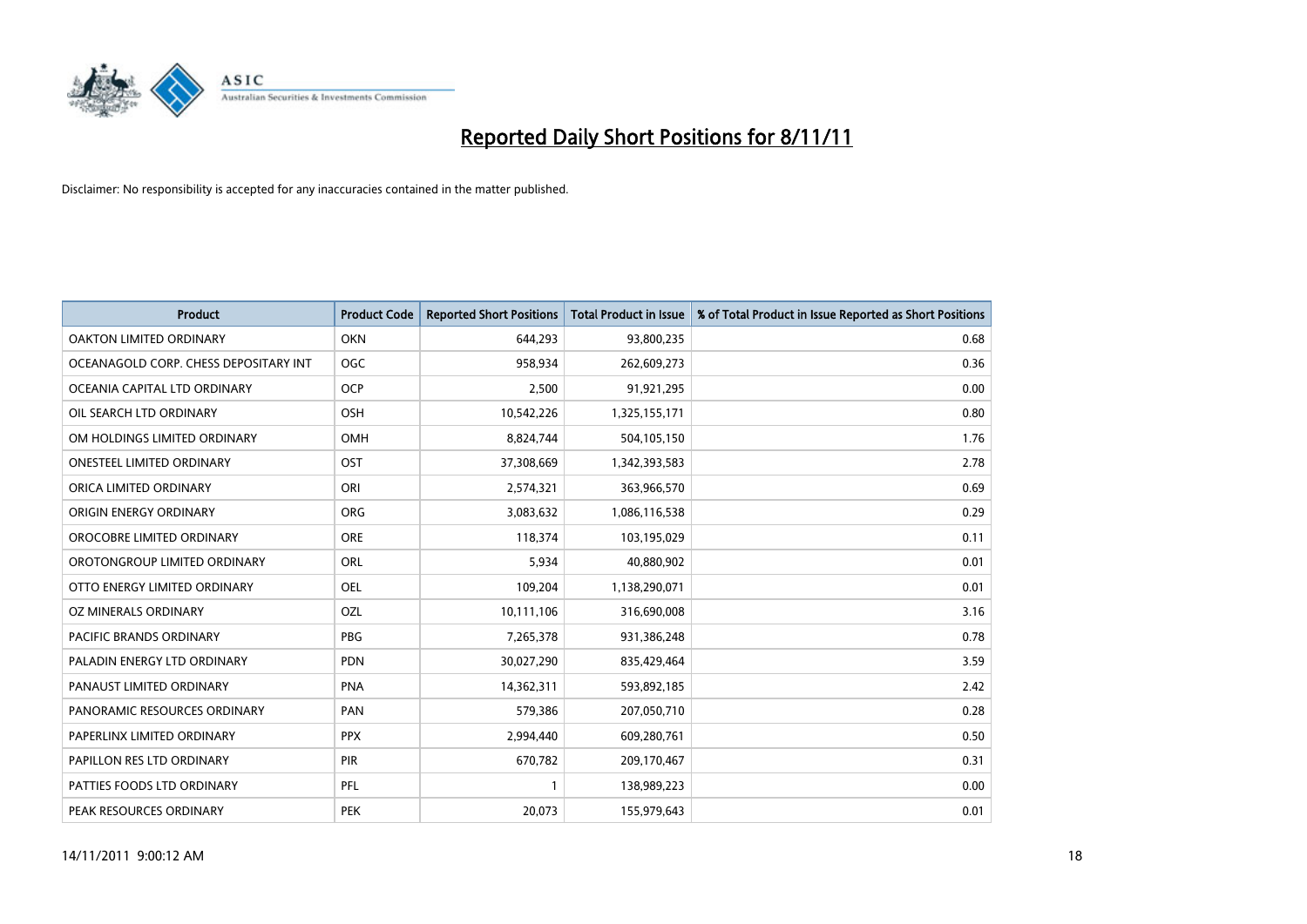

| <b>Product</b>                | <b>Product Code</b> | <b>Reported Short Positions</b> | <b>Total Product in Issue</b> | % of Total Product in Issue Reported as Short Positions |
|-------------------------------|---------------------|---------------------------------|-------------------------------|---------------------------------------------------------|
| PEET LIMITED ORDINARY         | <b>PPC</b>          | 74,400                          | 320,170,604                   | 0.02                                                    |
| PENINSULA ENERGY LTD ORDINARY | <b>PEN</b>          | 2,060,377                       | 2,135,490,443                 | 0.10                                                    |
| PERILYA LIMITED ORDINARY      | PEM                 | 1,717,816                       | 526,075,563                   | 0.32                                                    |
| PERPETUAL LIMITED ORDINARY    | PPT                 | 2,869,839                       | 41,342,420                    | 6.94                                                    |
| PERSEUS MINING LTD ORDINARY   | PRU                 | 2,760,972                       | 451,817,088                   | 0.62                                                    |
| PETSEC ENERGY ORDINARY        | <b>PSA</b>          | 223,332                         | 231,283,622                   | 0.10                                                    |
| PHARMAXIS LTD ORDINARY        | <b>PXS</b>          | 1,918,066                       | 229,116,309                   | 0.83                                                    |
| PHOSPHAGENICS LTD. ORDINARY   | <b>POH</b>          | 485,386                         | 946,132,731                   | 0.05                                                    |
| PHOTON GROUP LTD ORDINARY     | PGA                 | 250,510                         | 1,540,886,866                 | 0.02                                                    |
| PLATINUM ASSET ORDINARY       | <b>PTM</b>          | 5,893,375                       | 561,347,878                   | 1.05                                                    |
| PLATINUM AUSTRALIA ORDINARY   | <b>PLA</b>          | 4,385,600                       | 417,130,039                   | 1.06                                                    |
| PLATINUM CAPITAL LTD ORDINARY | <b>PMC</b>          |                                 | 165,756,878                   | 0.00                                                    |
| PMI GOLD CORP CDI 1:1         | <b>PVM</b>          | 1,100                           | 52,109,650                    | 0.00                                                    |
| <b>PMP LIMITED ORDINARY</b>   | <b>PMP</b>          | 1,964                           | 329,842,473                   | 0.00                                                    |
| PORT BOUVARD LIMITED ORDINARY | PBD                 | 6,754                           | 593,868,295                   | 0.00                                                    |
| PREMIER INVESTMENTS ORDINARY  | <b>PMV</b>          | 151,575                         | 155,062,831                   | 0.10                                                    |
| PRIMA BIOMED LTD ORDINARY     | <b>PRR</b>          | 3,299,477                       | 1,013,880,266                 | 0.33                                                    |
| PRIMARY HEALTH CARE ORDINARY  | <b>PRY</b>          | 10,510,672                      | 500,336,679                   | 2.11                                                    |
| PRIME MEDIA GRP LTD ORDINARY  | <b>PRT</b>          | 989                             | 366,330,303                   | 0.00                                                    |
| PRIMEAG AUSTRALIA ORDINARY    | PAG                 | 12,527                          | 266.394.444                   | 0.00                                                    |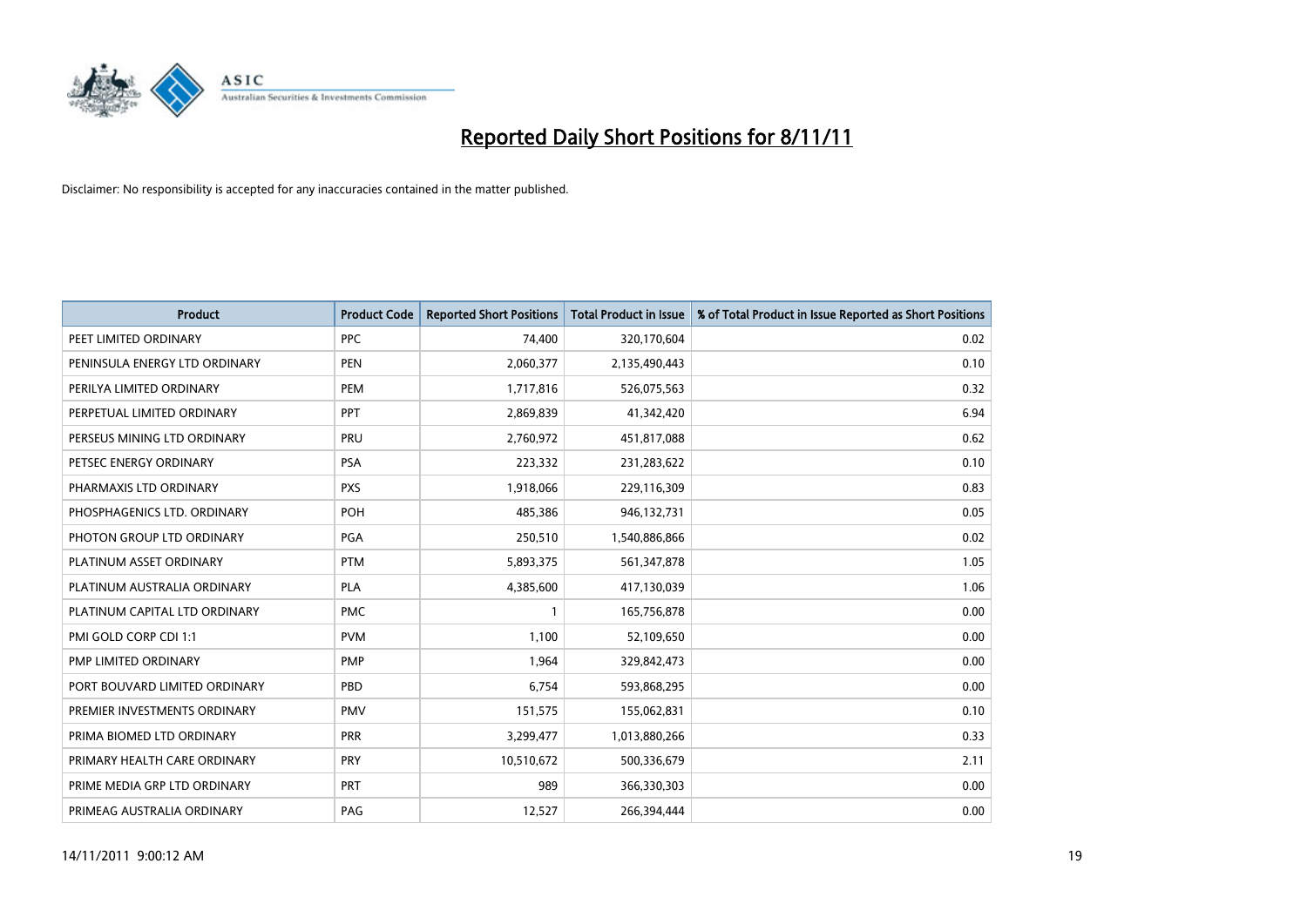

| <b>Product</b>                      | <b>Product Code</b> | <b>Reported Short Positions</b> | <b>Total Product in Issue</b> | % of Total Product in Issue Reported as Short Positions |
|-------------------------------------|---------------------|---------------------------------|-------------------------------|---------------------------------------------------------|
| PROGEN PHARMACEUTIC ORDINARY        | <b>PGL</b>          | 151,596                         | 24,709,097                    | 0.61                                                    |
| PROGRAMMED ORDINARY                 | <b>PRG</b>          | 535,032                         | 118,169,908                   | 0.45                                                    |
| <b>PSIVIDA CORP CDI 1:1</b>         | <b>PVA</b>          | 7,878                           | 8,689,940                     | 0.09                                                    |
| <b>QANTAS AIRWAYS ORDINARY</b>      | QAN                 | 33,175,281                      | 2,265,123,620                 | 1.47                                                    |
| <b>OBE INSURANCE GROUP ORDINARY</b> | <b>OBE</b>          | 26,260,685                      | 1,115,545,692                 | 2.34                                                    |
| OR NATIONAL LIMITED ORDINARY        | <b>ORN</b>          | 17,535,681                      | 2,440,000,000                 | 0.71                                                    |
| <b>QUBE LOGISTICS HLDG ORDINARY</b> | <b>QUB</b>          | 166,004                         | 803,032,897                   | 0.01                                                    |
| RAMELIUS RESOURCES ORDINARY         | <b>RMS</b>          | 739,192                         | 291,773,665                   | 0.25                                                    |
| RAMSAY HEALTH CARE ORDINARY         | <b>RHC</b>          | 813,946                         | 202,081,252                   | 0.39                                                    |
| <b>RCR TOMLINSON ORDINARY</b>       | <b>RCR</b>          | 81,750                          | 133,568,505                   | 0.06                                                    |
| <b>REA GROUP ORDINARY</b>           | <b>REA</b>          | 399,480                         | 131,714,699                   | 0.30                                                    |
| <b>RECKON LIMITED ORDINARY</b>      | <b>RKN</b>          | 845,870                         | 133,354,672                   | 0.63                                                    |
| RED 5 LIMITED ORDINARY              | <b>RED</b>          | 185,243                         | 1,283,674,237                 | 0.01                                                    |
| <b>RED FORK ENERGY ORDINARY</b>     | <b>RFE</b>          | 7,696                           | 269,769,853                   | 0.00                                                    |
| REDBANK ENERGY LTD ORDINARY         | <b>AEJ</b>          | 19                              | 786,287                       | 0.00                                                    |
| REED RESOURCES LTD ORDINARY         | <b>RDR</b>          | 327,861                         | 264,742,501                   | 0.12                                                    |
| REGIS RESOURCES ORDINARY            | <b>RRL</b>          | 800,451                         | 434,297,441                   | 0.19                                                    |
| RESMED INC CDI 10:1                 | <b>RMD</b>          | 6,155,084                       | 1,556,242,300                 | 0.39                                                    |
| <b>RESOLUTE MINING ORDINARY</b>     | <b>RSG</b>          | 4,053,577                       | 469,206,696                   | 0.88                                                    |
| RESOURCE AND INVEST. ORDINARY       | <b>RNI</b>          | 69                              | 124,984,308                   | 0.00                                                    |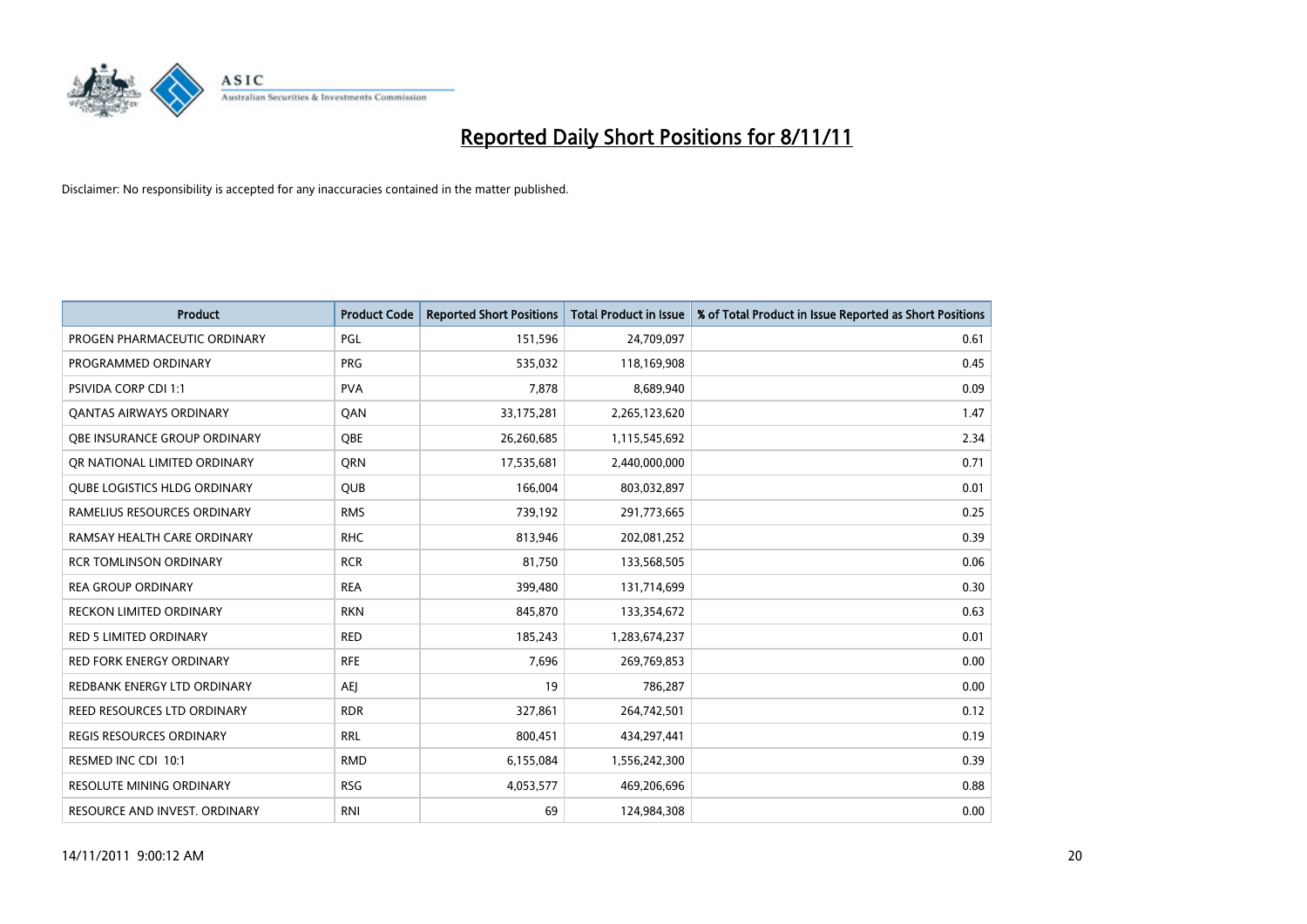

| <b>Product</b>                      | <b>Product Code</b> | <b>Reported Short Positions</b> | <b>Total Product in Issue</b> | % of Total Product in Issue Reported as Short Positions |
|-------------------------------------|---------------------|---------------------------------|-------------------------------|---------------------------------------------------------|
| <b>RESOURCE GENERATION ORDINARY</b> | <b>RES</b>          | 341,811                         | 262,895,652                   | 0.13                                                    |
| RETAIL FOOD GROUP ORDINARY          | <b>RFG</b>          | 89                              | 108,229,282                   | 0.00                                                    |
| REVERSE CORP LIMITED ORDINARY       | <b>REF</b>          | 125,041                         | 92,382,175                    | 0.14                                                    |
| REX MINERALS LIMITED ORDINARY       | <b>RXM</b>          | 1,451,683                       | 153,635,519                   | 0.93                                                    |
| <b>RHG LIMITED ORDINARY</b>         | <b>RHG</b>          | 31,776                          | 308,483,177                   | 0.01                                                    |
| <b>RIALTO ENERGY ORDINARY</b>       | <b>RIA</b>          | 144,195                         | 375,006,264                   | 0.04                                                    |
| <b>RIDLEY CORPORATION ORDINARY</b>  | <b>RIC</b>          | 3,180                           | 307,817,071                   | 0.00                                                    |
| RIO TINTO LIMITED ORDINARY          | <b>RIO</b>          | 25,231,443                      | 435,758,720                   | 5.74                                                    |
| <b>RIVERCITY MOTORWAY STAPLED</b>   | <b>RCY</b>          | 132,000                         | 957,010,115                   | 0.01                                                    |
| ROC OIL COMPANY ORDINARY            | <b>ROC</b>          | 2,762,002                       | 685,797,763                   | 0.39                                                    |
| ROYAL WOLF HOLDINGS ORDINARY        | <b>RWH</b>          | 60,000                          | 100,387,052                   | 0.06                                                    |
| SAI GLOBAL LIMITED ORDINARY         | SAI                 | 1,881,946                       | 202,247,989                   | 0.93                                                    |
| SALMAT LIMITED ORDINARY             | <b>SLM</b>          | 250,413                         | 159,802,174                   | 0.16                                                    |
| SAMSON OIL & GAS LTD ORDINARY       | SSN                 | 210,976                         | 1,750,169,370                 | 0.00                                                    |
| SANDFIRE RESOURCES ORDINARY         | <b>SFR</b>          | 2,387,121                       | 150,879,969                   | 1.57                                                    |
| SANTOS LTD DEF EX ESG               | <b>STON</b>         | 19,670                          | 53,206,121                    | 0.03                                                    |
| SANTOS LTD ORDINARY                 | <b>STO</b>          | 22,542,080                      | 889,617,503                   | 2.55                                                    |
| SARACEN MINERAL ORDINARY            | <b>SAR</b>          | 201,011                         | 588,210,240                   | 0.02                                                    |
| SEDGMAN LIMITED ORDINARY            | <b>SDM</b>          | 379,396                         | 211,993,676                   | 0.18                                                    |
| SEEK LIMITED ORDINARY               | <b>SEK</b>          | 16,701,979                      | 337,079,207                   | 4.96                                                    |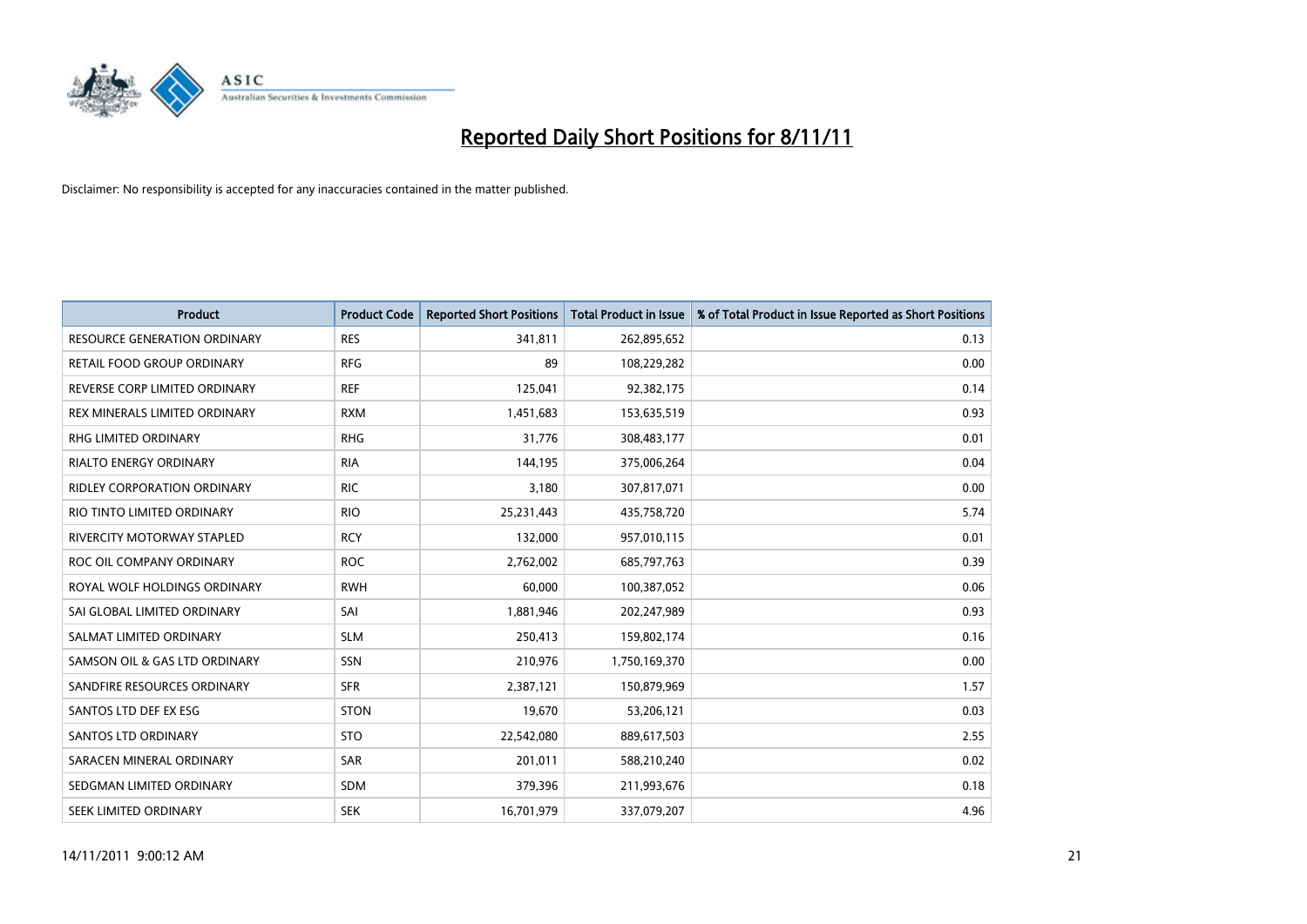

| Product                                  | <b>Product Code</b> | <b>Reported Short Positions</b> | <b>Total Product in Issue</b> | % of Total Product in Issue Reported as Short Positions |
|------------------------------------------|---------------------|---------------------------------|-------------------------------|---------------------------------------------------------|
| SELECT HARVESTS ORDINARY                 | <b>SHV</b>          | 172,514                         | 56,392,664                    | 0.31                                                    |
| SENETAS CORPORATION ORDINARY             | <b>SEN</b>          | 756,999                         | 463,105,195                   | 0.16                                                    |
| SENEX ENERGY LIMITED ORDINARY            | <b>SXY</b>          | 400.000                         | 915,484,081                   | 0.04                                                    |
| SERVCORP LIMITED ORDINARY                | SRV                 | 26,183                          | 98,440,807                    | 0.03                                                    |
| SERVICE STREAM ORDINARY                  | <b>SSM</b>          | 345,663                         | 283,418,867                   | 0.12                                                    |
| SEVEN GROUP HOLDINGS CONV. RED. PREF.    | <b>SVWPA</b>        | 28,624                          | 4,963,640                     | 0.58                                                    |
| SEVEN GROUP HOLDINGS ORDINARY            | <b>SVW</b>          | 616.005                         | 306,410,281                   | 0.19                                                    |
| SEVEN WEST MEDIA LTD ORDINARY            | <b>SWM</b>          | 2,906,083                       | 645,719,542                   | 0.45                                                    |
| SIGMA PHARMACEUTICAL ORDINARY            | <b>SIP</b>          | 11,279,984                      | 1,178,626,572                 | 0.95                                                    |
| SILEX SYSTEMS ORDINARY                   | <b>SLX</b>          | 567,910                         | 170,133,997                   | 0.33                                                    |
| SILVER LAKE RESOURCE ORDINARY            | <b>SLR</b>          | 90,676                          | 185,502,828                   | 0.05                                                    |
| SIMS METAL MGMT LTD ORDINARY             | <b>SGM</b>          | 3,035,786                       | 207,811,428                   | 1.44                                                    |
| SINGAPORE TELECOMM. CHESS DEPOSITARY INT | SGT                 | 6,888,187                       | 188,667,418                   | 3.64                                                    |
| SIRIUS RESOURCES NL ORDINARY             | <b>SIR</b>          | 82,500                          | 137,134,586                   | 0.06                                                    |
| SIRTEX MEDICAL ORDINARY                  | <b>SRX</b>          | 2,339                           | 55,768,136                    | 0.00                                                    |
| SKILLED GROUP LTD ORDINARY               | <b>SKE</b>          | 48,777                          | 233, 243, 776                 | 0.01                                                    |
| SKY CITY ENTERTAIN, ORDINARY             | <b>SKC</b>          | 23,856                          | 576,958,340                   | 0.00                                                    |
| <b>SKY NETWORK ORDINARY</b>              | <b>SKT</b>          | 10,000                          | 389,139,785                   | 0.00                                                    |
| SMS MANAGEMENT, ORDINARY                 | <b>SMX</b>          | 114,440                         | 68,290,180                    | 0.17                                                    |
| SONIC HEALTHCARE ORDINARY                | <b>SHL</b>          | 5,846,877                       | 389,969,875                   | 1.47                                                    |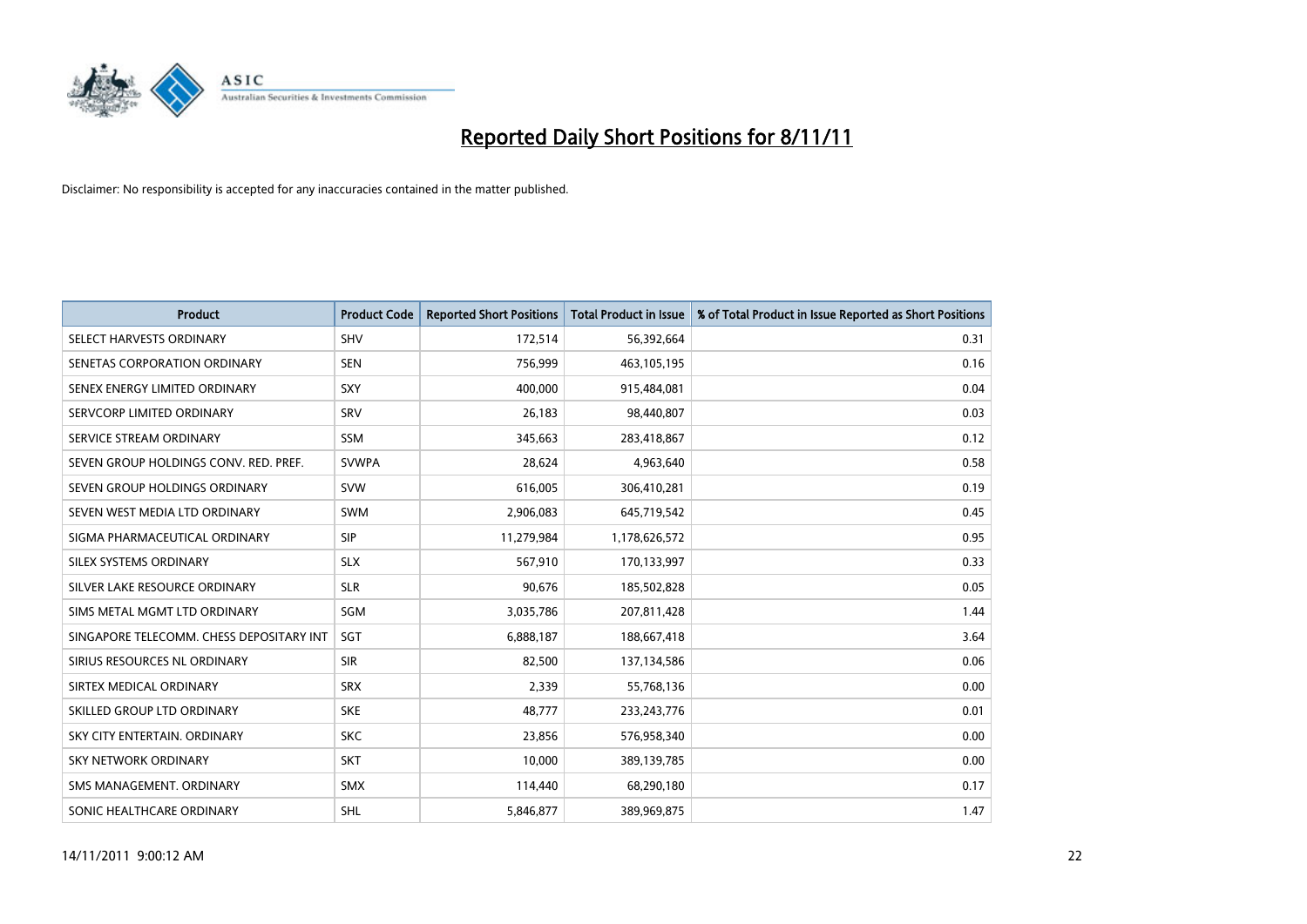

| <b>Product</b>                           | <b>Product Code</b> | <b>Reported Short Positions</b> | <b>Total Product in Issue</b> | % of Total Product in Issue Reported as Short Positions |
|------------------------------------------|---------------------|---------------------------------|-------------------------------|---------------------------------------------------------|
| SOUL PATTINSON (W.H) ORDINARY            | SOL                 | 16.402                          | 238,640,580                   | 0.01                                                    |
| SOUTH BOULDER MINES ORDINARY             | <b>STB</b>          | 76,897                          | 87,115,688                    | 0.09                                                    |
| SP AUSNET STAPLED SECURITIES             | <b>SPN</b>          | 2,990,319                       | 2,850,932,204                 | 0.09                                                    |
| SPARK INFRASTRUCTURE STAPLED NOTE & UNIT | SKI                 | 16,589,406                      | 1,326,734,264                 | 1.24                                                    |
| SPDR 200 FUND ETF UNITS                  | <b>STW</b>          | 8                               | 52,578,556                    | 0.00                                                    |
| SPECIALTY FASHION ORDINARY               | <b>SFH</b>          | 646,935                         | 192,086,121                   | 0.34                                                    |
| SPOTLESS GROUP LTD ORDINARY              | <b>SPT</b>          | 1,255,678                       | 265,454,407                   | 0.46                                                    |
| ST BARBARA LIMITED ORDINARY              | <b>SBM</b>          | 7,584,364                       | 325,615,389                   | 2.31                                                    |
| STAGING CONNECTIONS ORDINARY             | <b>STG</b>          | 2,917,189                       | 78,317,726                    | 3.72                                                    |
| STANMORE COAL LTD ORDINARY               | <b>SMR</b>          | 110,047                         | 89,791,402                    | 0.12                                                    |
| STARPHARMA HOLDINGS ORDINARY             | SPL                 | 1,375,342                       | 248,026,578                   | 0.55                                                    |
| STH AMERICAN COR LTD ORDINARY            | SAY                 | 9,200                           | 257,785,604                   | 0.00                                                    |
| STHN CROSS MEDIA ORDINARY                | <b>SXL</b>          | 3,506,230                       | 705,766,444                   | 0.51                                                    |
| STOCKLAND UNITS/ORD STAPLED              | <b>SGP</b>          | 21,581,045                      | 2,338,995,230                 | 0.90                                                    |
| STRAITS RES LTD. ORDINARY                | SRO                 | 487,325                         | 324,796,141                   | 0.15                                                    |
| STW COMMUNICATIONS ORDINARY              | SGN                 | 329,517                         | 363,702,471                   | 0.08                                                    |
| SUNCORP GROUP LTD ORDINARY               | <b>SUN</b>          | 10,909,975                      | 1,286,600,980                 | 0.84                                                    |
| SUNDANCE ENERGY ORDINARY                 | <b>SEA</b>          | 29,205                          | 277,098,474                   | 0.01                                                    |
| SUNDANCE RESOURCES ORDINARY              | <b>SDL</b>          | 5,483,096                       | 2,898,082,169                 | 0.18                                                    |
| SUNLAND GROUP LTD ORDINARY               | <b>SDG</b>          | 38,698                          | 201,578,526                   | 0.02                                                    |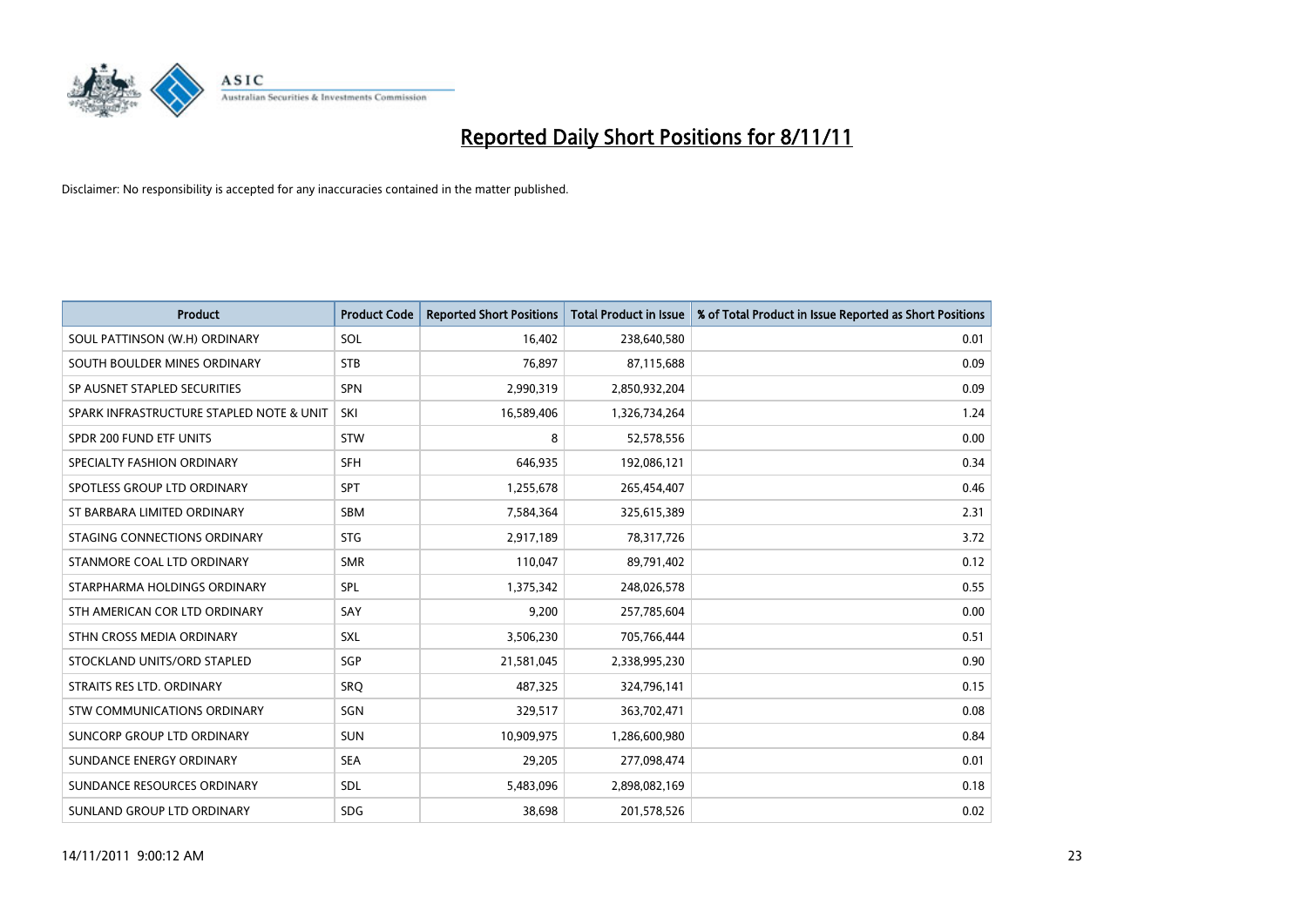

| <b>Product</b>                       | <b>Product Code</b> | <b>Reported Short Positions</b> | <b>Total Product in Issue</b> | % of Total Product in Issue Reported as Short Positions |
|--------------------------------------|---------------------|---------------------------------|-------------------------------|---------------------------------------------------------|
| SUPER RET REP LTD ORDINARY           | <b>SUL</b>          | 2,629,909                       | 185,306,121                   | 1.41                                                    |
| SUPER RET REP LTD RIGHTS 09-NOV-11   | <b>SULR</b>         | 6,227                           | 62,592,606                    | 0.01                                                    |
| <b>SWICK MINING ORDINARY</b>         | <b>SWK</b>          | 1,548                           | 236,724,970                   | 0.00                                                    |
| SYMEX HOLDINGS ORDINARY              | <b>SYM</b>          | 6,633                           | 191,593,493                   | 0.00                                                    |
| <b>TABCORP HOLDINGS LTD ORDINARY</b> | <b>TAH</b>          | 7,218,289                       | 712,805,880                   | 1.00                                                    |
| <b>TALENT2 INTERNATION ORDINARY</b>  | <b>TWO</b>          | 7                               | 147,257,826                   | 0.00                                                    |
| TAP OIL LIMITED ORDINARY             | <b>TAP</b>          | 3,166,606                       | 240,995,311                   | 1.31                                                    |
| TASSAL GROUP LIMITED ORDINARY        | <b>TGR</b>          | 77,349                          | 146,304,404                   | 0.05                                                    |
| <b>TATTS GROUP LTD ORDINARY</b>      | <b>TTS</b>          | 15,119,889                      | 1,340,756,623                 | 1.11                                                    |
| TELECOM CORPORATION ORDINARY         | <b>TEL</b>          | 14,717,444                      | 1,924,943,857                 | 0.76                                                    |
| TELSTRA CORPORATION. ORDINARY        | <b>TLS</b>          | 33,284,119                      | 12,443,074,357                | 0.25                                                    |
| TEN NETWORK HOLDINGS ORDINARY        | <b>TEN</b>          | 47,181,963                      | 1,045,236,720                 | 4.51                                                    |
| TERANGA GOLD CORP CDI 1:1            | <b>TGZ</b>          | 168,473                         | 154,318,006                   | 0.10                                                    |
| TFS CORPORATION LTD ORDINARY         | <b>TFC</b>          | 79,591                          | 276,453,042                   | 0.03                                                    |
| THAKRAL HOLDINGS GRP ORDINARY/UNIT   | <b>THG</b>          | 200                             | 585,365,014                   | 0.00                                                    |
| THE REJECT SHOP ORDINARY             | <b>TRS</b>          | 1,443,554                       | 26,071,170                    | 5.53                                                    |
| THOR MINING PLC CHESS DEPOSITARY 1:1 | <b>THR</b>          | 2,307                           | 222,489,120                   | 0.00                                                    |
| THORN GROUP LIMITED ORDINARY         | <b>TGA</b>          | 66,569                          | 146,091,970                   | 0.04                                                    |
| <b>TIGER RESOURCES ORDINARY</b>      | <b>TGS</b>          | 738,712                         | 671,110,549                   | 0.10                                                    |
| <b>TISHMAN SPEYER UNITS</b>          | <b>TSO</b>          | 62,609                          | 338,440,904                   | 0.02                                                    |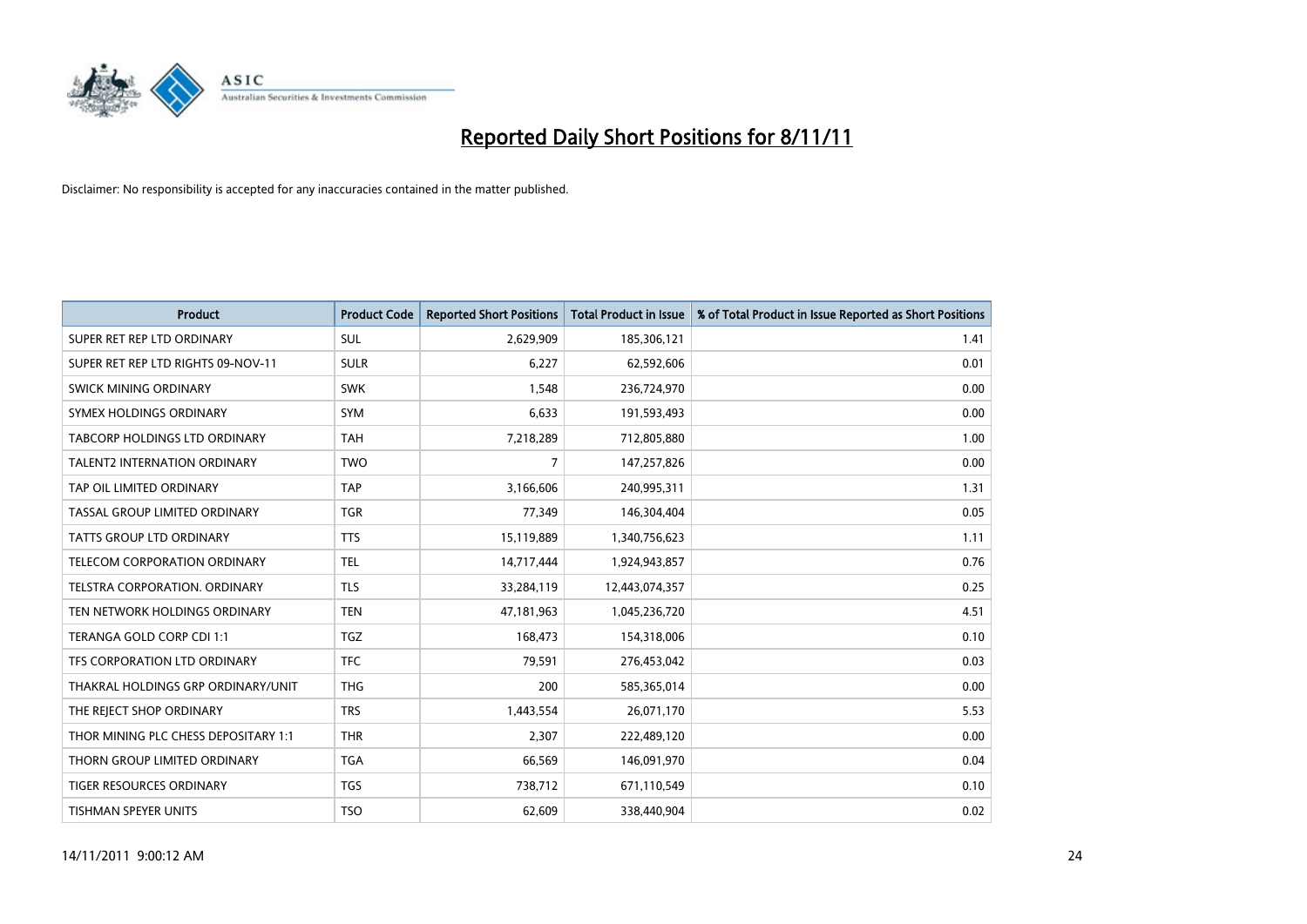

| <b>Product</b>                       | <b>Product Code</b> | <b>Reported Short Positions</b> | <b>Total Product in Issue</b> | % of Total Product in Issue Reported as Short Positions |
|--------------------------------------|---------------------|---------------------------------|-------------------------------|---------------------------------------------------------|
| TNG LIMITED ORDINARY                 | <b>TNG</b>          | 4,321                           | 284,803,062                   | 0.00                                                    |
| TOLL HOLDINGS LTD ORDINARY           | <b>TOL</b>          | 22,903,528                      | 717,133,875                   | 3.17                                                    |
| TORO ENERGY LIMITED ORDINARY         | <b>TOE</b>          | 35,404                          | 975,436,676                   | 0.00                                                    |
| TOWER LIMITED ORDINARY               | <b>TWR</b>          | 689,519                         | 265,176,580                   | 0.26                                                    |
| <b>TOX FREE SOLUTIONS ORDINARY</b>   | <b>TOX</b>          | 16,037                          | 97,626,882                    | 0.01                                                    |
| TPG TELECOM LIMITED ORDINARY         | <b>TPM</b>          | 4,225,400                       | 783,895,606                   | 0.52                                                    |
| TRANSFIELD SERVICES ORDINARY         | <b>TSE</b>          | 4,574,917                       | 549,715,957                   | 0.83                                                    |
| TRANSPACIFIC INDUST, ORDINARY        | <b>TPI</b>          | 17,258,900                      | 1,490,155,467                 | 1.15                                                    |
| TRANSURBAN GROUP TRIPLE STAPLED SEC. | <b>TCL</b>          | 963,701                         | 1,450,874,876                 | 0.06                                                    |
| TREASURY WINE ESTATE ORDINARY        | <b>TWE</b>          | 12,634,461                      | 647,227,144                   | 1.94                                                    |
| TRINITY GROUP STAPLED SECURITIES     | <b>TCO</b>          | 3,419                           | 193,235,631                   | 0.00                                                    |
| TROY RESOURCES NL ORDINARY           | <b>TRY</b>          | 101,103                         | 88,149,823                    | 0.11                                                    |
| UGL LIMITED ORDINARY                 | UGL                 | 4,437,446                       | 166,047,171                   | 2.66                                                    |
| UNILIFE CORPORATION CDI 6:1          | <b>UNS</b>          | 916,858                         | 264,133,452                   | 0.34                                                    |
| <b>VDM GROUP LIMITED ORDINARY</b>    | <b>VMG</b>          | 11,116                          | 932,485,103                   | 0.00                                                    |
| <b>VENTURE MINERALS ORDINARY</b>     | <b>VMS</b>          | 315,806                         | 221,093,592                   | 0.13                                                    |
| VIEW RESOURCES LTD ORDINARY          | <b>VRE</b>          | 1,760                           | 881,953,670                   | 0.00                                                    |
| VIRGIN BLUE HOLDINGS ORDINARY        | <b>VBA</b>          | 44,343,521                      | 2,210,197,600                 | 2.02                                                    |
| <b>VITA GROUP LTD ORDINARY</b>       | <b>VTG</b>          | 75,190                          | 142,499,800                   | 0.05                                                    |
| VITERRA INC CDI 1:1                  | <b>VTA</b>          | 3,828                           | 68,629,939                    | 0.01                                                    |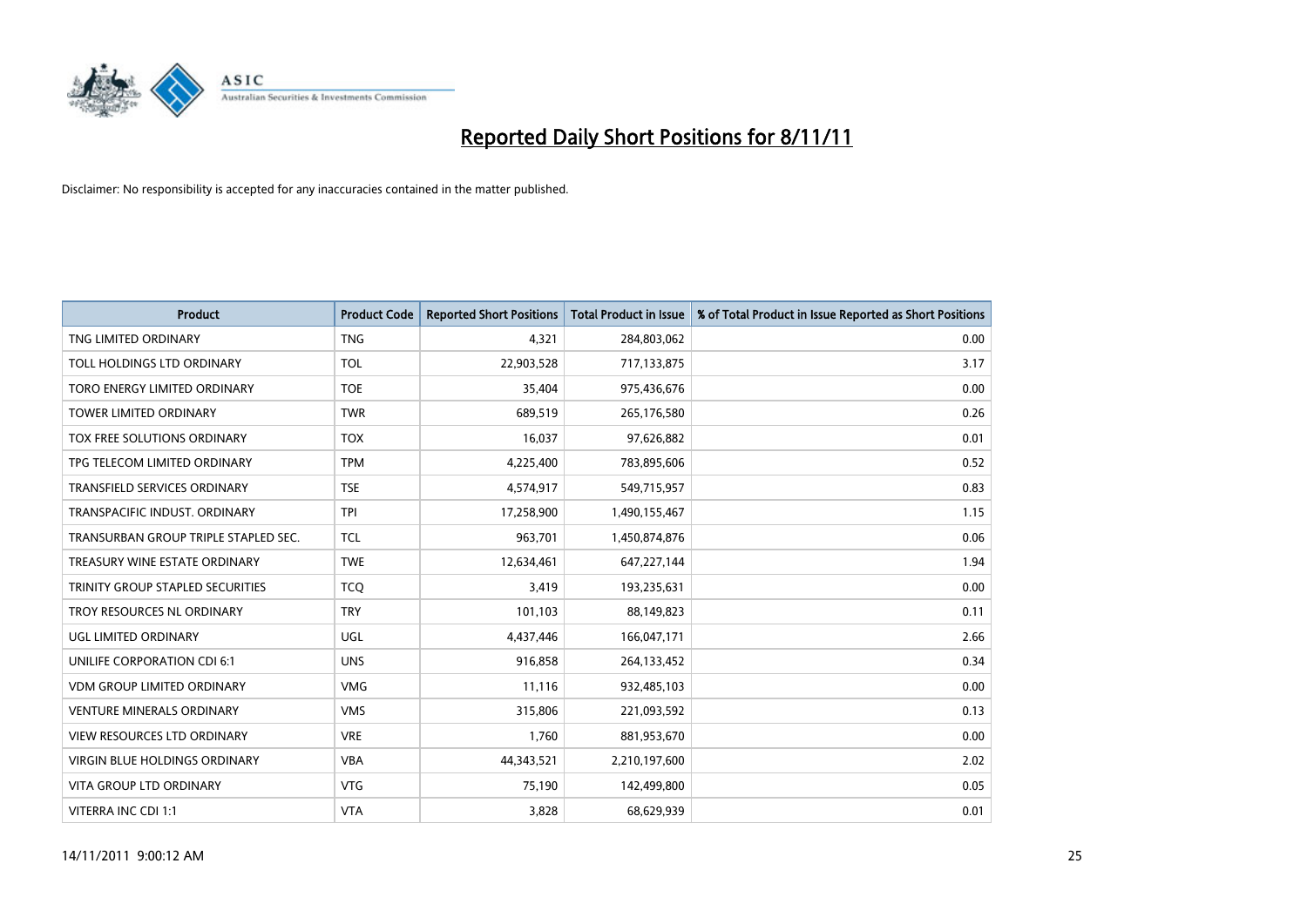

| <b>Product</b>                         | <b>Product Code</b> | <b>Reported Short Positions</b> | <b>Total Product in Issue</b> | % of Total Product in Issue Reported as Short Positions |
|----------------------------------------|---------------------|---------------------------------|-------------------------------|---------------------------------------------------------|
| <b>WATPAC LIMITED ORDINARY</b>         | <b>WTP</b>          | 209,777                         | 185,160,973                   | 0.11                                                    |
| <b>WDS LIMITED ORDINARY</b>            | <b>WDS</b>          | 701                             | 144,740,614                   | 0.00                                                    |
| WEBIET LIMITED ORDINARY                | <b>WEB</b>          | 40,578                          | 73,368,062                    | 0.06                                                    |
| <b>WESFARMERS LIMITED ORDINARY</b>     | <b>WES</b>          | 21,146,653                      | 1,005,852,841                 | 2.10                                                    |
| WESFARMERS LIMITED PARTIALLY PROTECTED | <b>WESN</b>         | 2,926,116                       | 151,219,321                   | 1.92                                                    |
| <b>WESTERN AREAS NL ORDINARY</b>       | <b>WSA</b>          | 11,398,472                      | 179,735,899                   | 6.33                                                    |
| WESTERN DESERT RES. ORDINARY           | <b>WDR</b>          | 948                             | 207, 277, 648                 | 0.00                                                    |
| WESTFIELD GROUP ORD/UNIT STAPLED SEC   | <b>WDC</b>          | 10,961,133                      | 2,308,988,539                 | 0.44                                                    |
| WESTFIELD RETAIL TST UNIT STAPLED      | <b>WRT</b>          | 42,537,403                      | 3,054,166,195                 | 1.37                                                    |
| WESTPAC BANKING CORP ORDINARY          | <b>WBC</b>          | 75,647,902                      | 3,030,584,275                 | 2.46                                                    |
| WHITE ENERGY COMPANY ORDINARY          | <b>WEC</b>          | 9,580,026                       | 316,104,241                   | 3.04                                                    |
| <b>WHITEHAVEN COAL ORDINARY</b>        | <b>WHC</b>          | 607,156                         | 494,501,748                   | 0.11                                                    |
| WHK GROUP LIMITED ORDINARY             | <b>WHG</b>          | 84,194                          | 265,200,652                   | 0.03                                                    |
| <b>WILDHORSE ENERGY ORDINARY</b>       | <b>WHE</b>          | 26,413                          | 250,928,627                   | 0.01                                                    |
| WINDIMURRA VANADIUM ORDINARY           | <b>WVL</b>          | 163,685                         | 154,278,674                   | 0.11                                                    |
| WOODSIDE PETROLEUM ORDINARY            | <b>WPL</b>          | 1,776,640                       | 805,671,604                   | 0.20                                                    |
| WOOLWORTHS LIMITED ORDINARY            | <b>WOW</b>          | 2,469,885                       | 1,224,565,189                 | 0.17                                                    |
| WORLEYPARSONS LTD ORDINARY             | <b>WOR</b>          | 6,456,879                       | 241,703,830                   | 2.64                                                    |
| WOTIF.COM HOLDINGS ORDINARY            | <b>WTF</b>          | 13,166,754                      | 211,255,444                   | 6.23                                                    |
| WPG RES LTD ORDINARY                   | <b>WPG</b>          | 600,144                         | 257,864,413                   | 0.23                                                    |